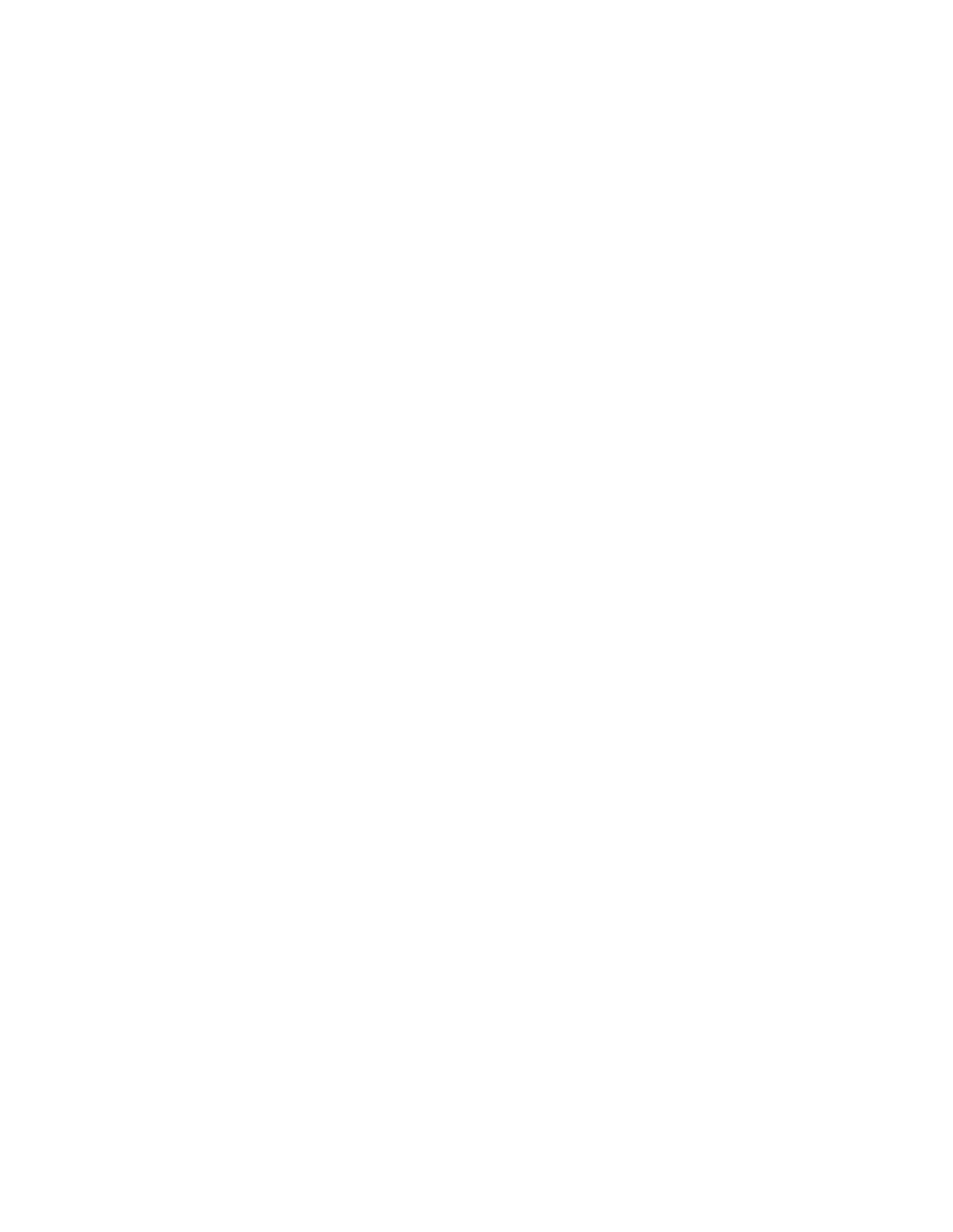**Afghanistan Research and Evaluation Unit**

**BRIEFING PAPER**

# **The Sun Cannot be Hidden by Two fingers:**<sup>1</sup>

# **Illicit Drugs and the Discussions on a Political Settlement in Afghanistan**

**David Mansfield May 2019**

<sup>1</sup> This is an Afghan proverb that refers to the futility of trying to resolve a big problem with a simplistic and small scale response.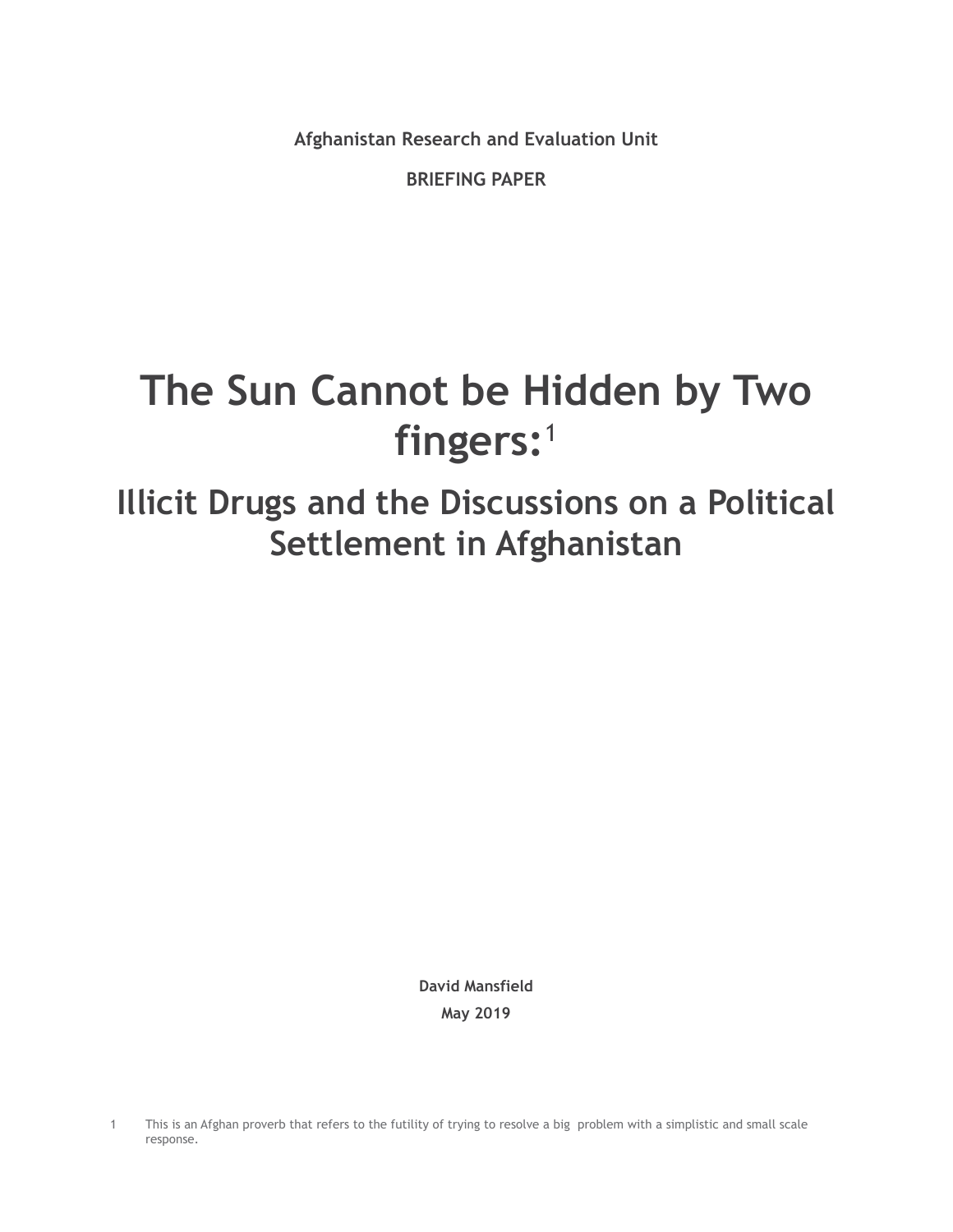| Editing:                      | Usman Shah Zahirzai                                                                                              |
|-------------------------------|------------------------------------------------------------------------------------------------------------------|
| ISBN:                         | 978-9936-641-31-0                                                                                                |
|                               | Front and back cover photo: Girls collecting the residual opium from the crop in Khogiani district,<br>Nangarhar |
| Photos:                       | Alcis, OSDR and David Mansfield                                                                                  |
| <b>AREU Publication Code:</b> | 1904 E                                                                                                           |

© 2019 This publication may be quoted, cited, or reproduced only for non-commercial purposes and provided that the source is acknowledged. The opinions expessed in this publication are those of the contributors and do not necessarily reflect those of the EU or AREU. Where this publication is reproduced, stored, or transmitted electronically, a link to AREU's website (www.areu.org.af) should be provided.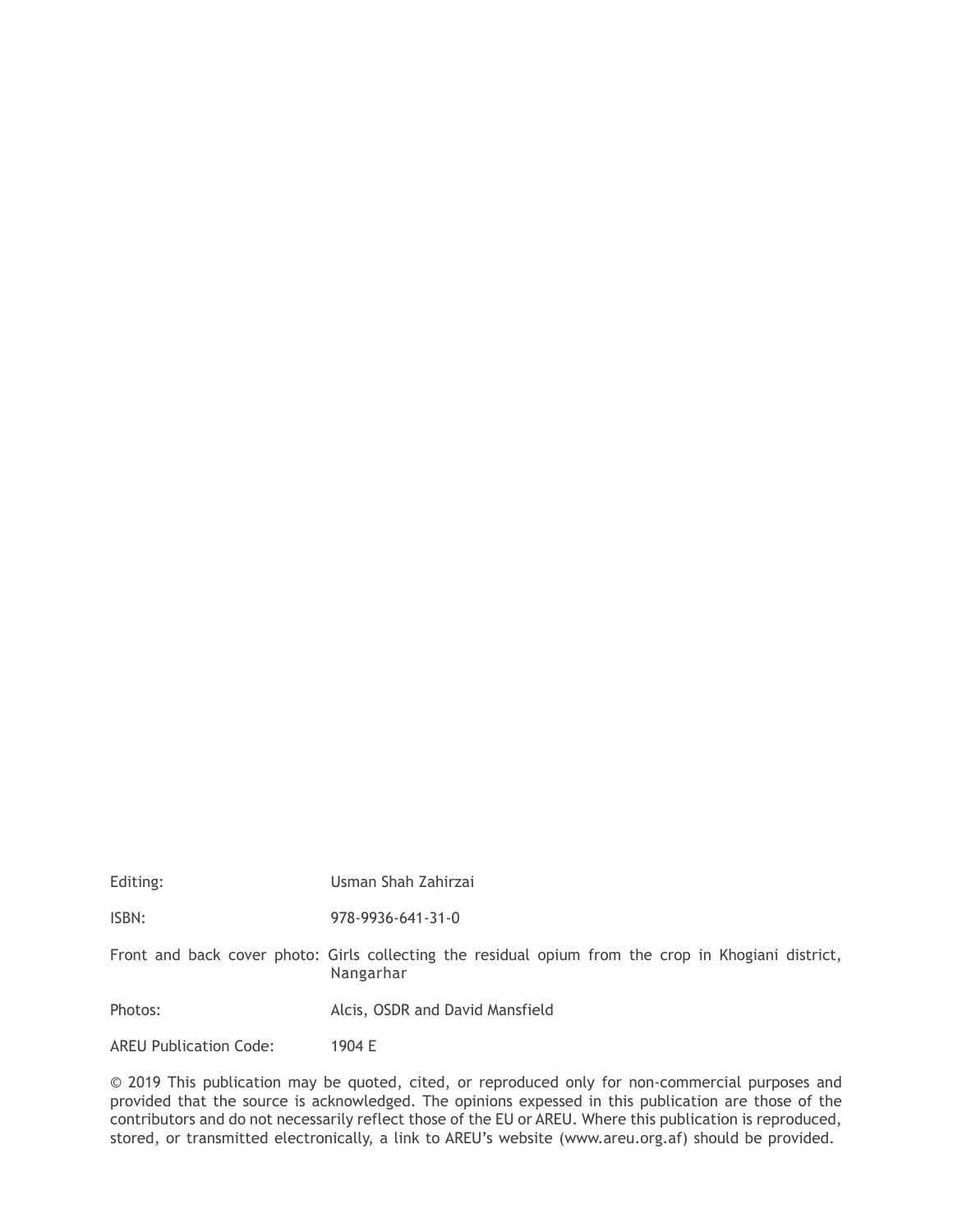#### **About the Afghanistan Research and Evaluation Unit**

The Afghanistan Research and Evaluation Unit (AREU) is an independent research institute based in Kabul that was established in 2002 by the assistance of the international community in Afghanistan. AREU's mission is to inform and influence policy and practice by conducting high-quality, policy-relevant, evidencebased research and actively disseminating the results and promote a culture of research and learning. As the top thinktank in Afghanistan and number five in Central Asia according to the Global Go To Think Tank Index Report at the University of Pennsylvania, AREU achieves its mission by engaging with policy makers, civil society, researchers and academics to promote their use of AREU's research-based publications and its library, strengthening their research capacity and creating opportunities for analysis, reflection and debate. AREU is governed by a Board of Directors comprised of representatives of donor organisations, embassies, the United Nations and other multilateral agencies, Afghan civil society and independent experts.

AREU's core donor is the Swedish International Development Cooperation Agency (SIDA). Specific projects in 2019 are being funded by the European Union (EU), Global Challenges Research Fund (GCRF),Save the Children, EUNPACK, and UN Women.

AREU holds memberships in multiple international development consortiums including the RESOLVE Network, Global Challenges Research Fund (GCRF), The School of Oriental and African Studies (SOAS), Secure Livelihoods Research Consortium (SLRC), A Conflict Sensitive Unpacking of The EU Comprehensive Approach to Conflict and Crisis Mechanism (EUNPACK), ADB- Asian Think Tanks Network (ATTN) and The Regional Environmental Centre for Central Asia (CAREC). For more information visit www.areu.org.af

In 2018, AREU was awarded Best International Social Think Tank by Prospect Magazine.

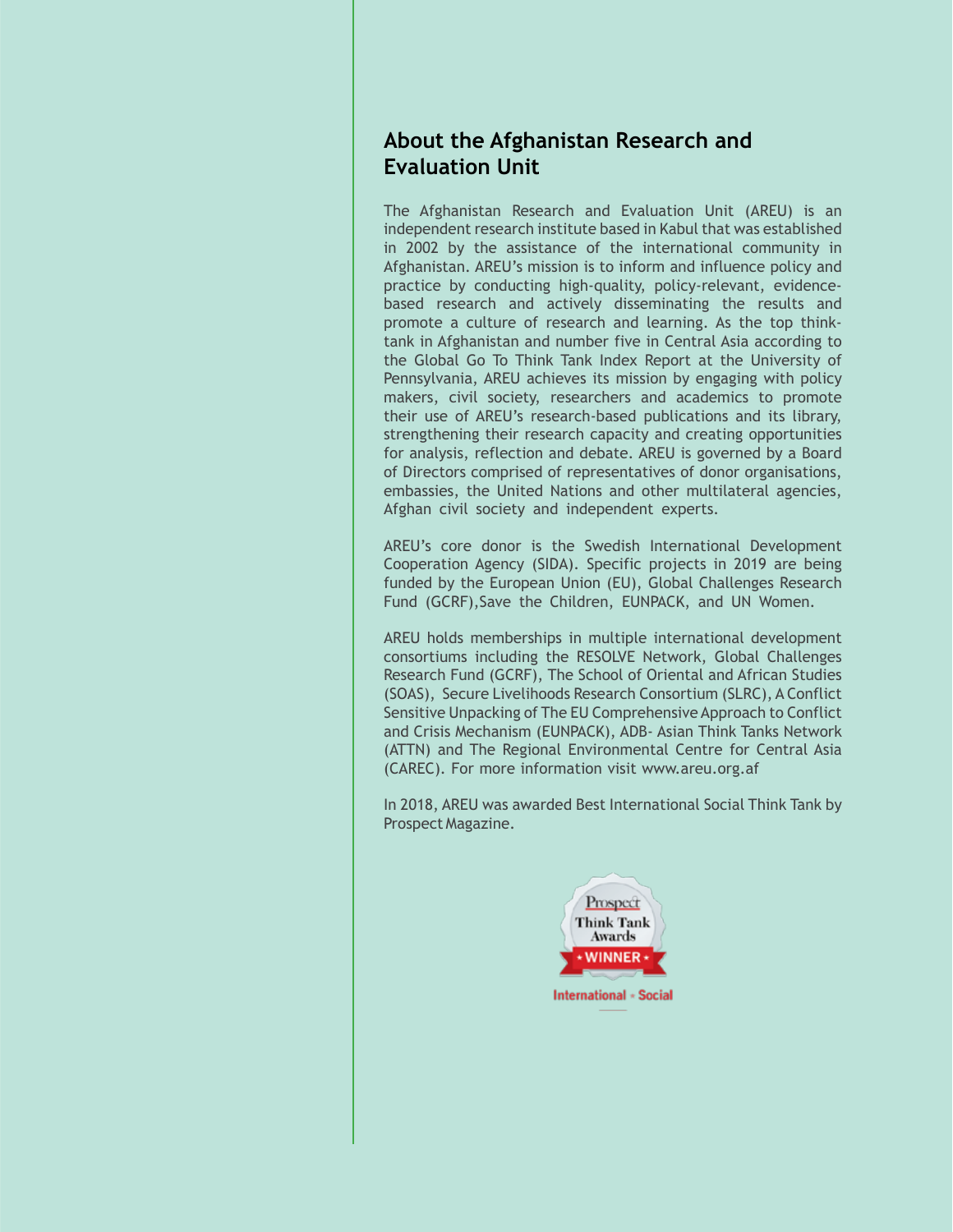### <span id="page-5-0"></span>**ACKNOWLEDGEMENT**

Thanks go to Alcis Ltd for their analysis of high-resolution remotesensing imagery and to OSDR for their continued hard work on the ground. Thanks also go to Richard Brittan, William Byrd, Paul Fishstein, Orzala Nemat, Mike Osman and Matt Rubin for their comments on an earlier draft.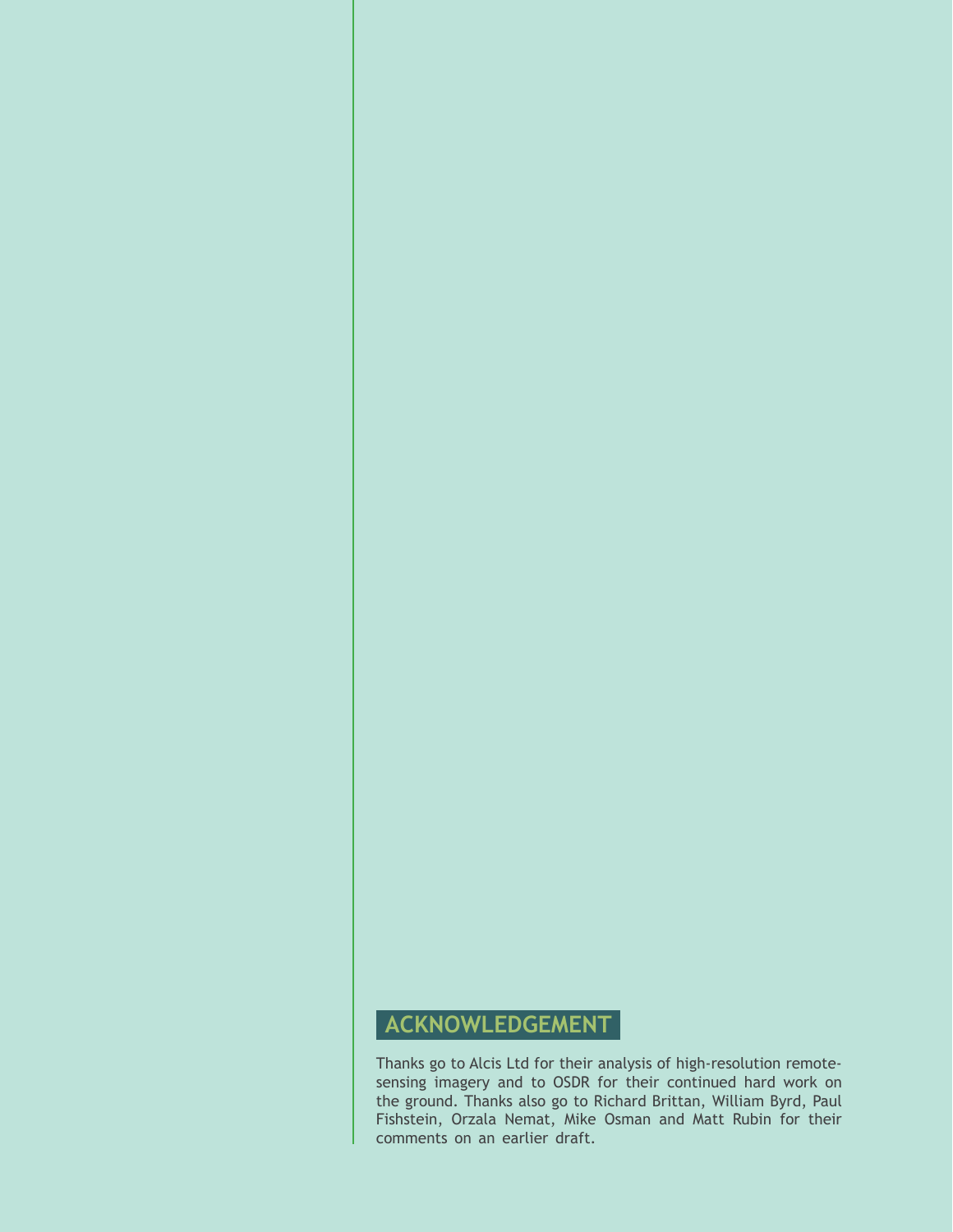#### <span id="page-6-0"></span>**ABOUT THE AUTHOR**

David Mansfield is a Senior Fellow at the London School of Economics. He has been conducting research on rural livelihoods and poppy cultivation in Afghanistan for twenty three consecutive growing seasons. He has a PhD in development studies from the School of Oriental and African Studies, London and is the author of A State Built on Sand: How opium undermined Afghanistan. David has worked for AREU since 2005.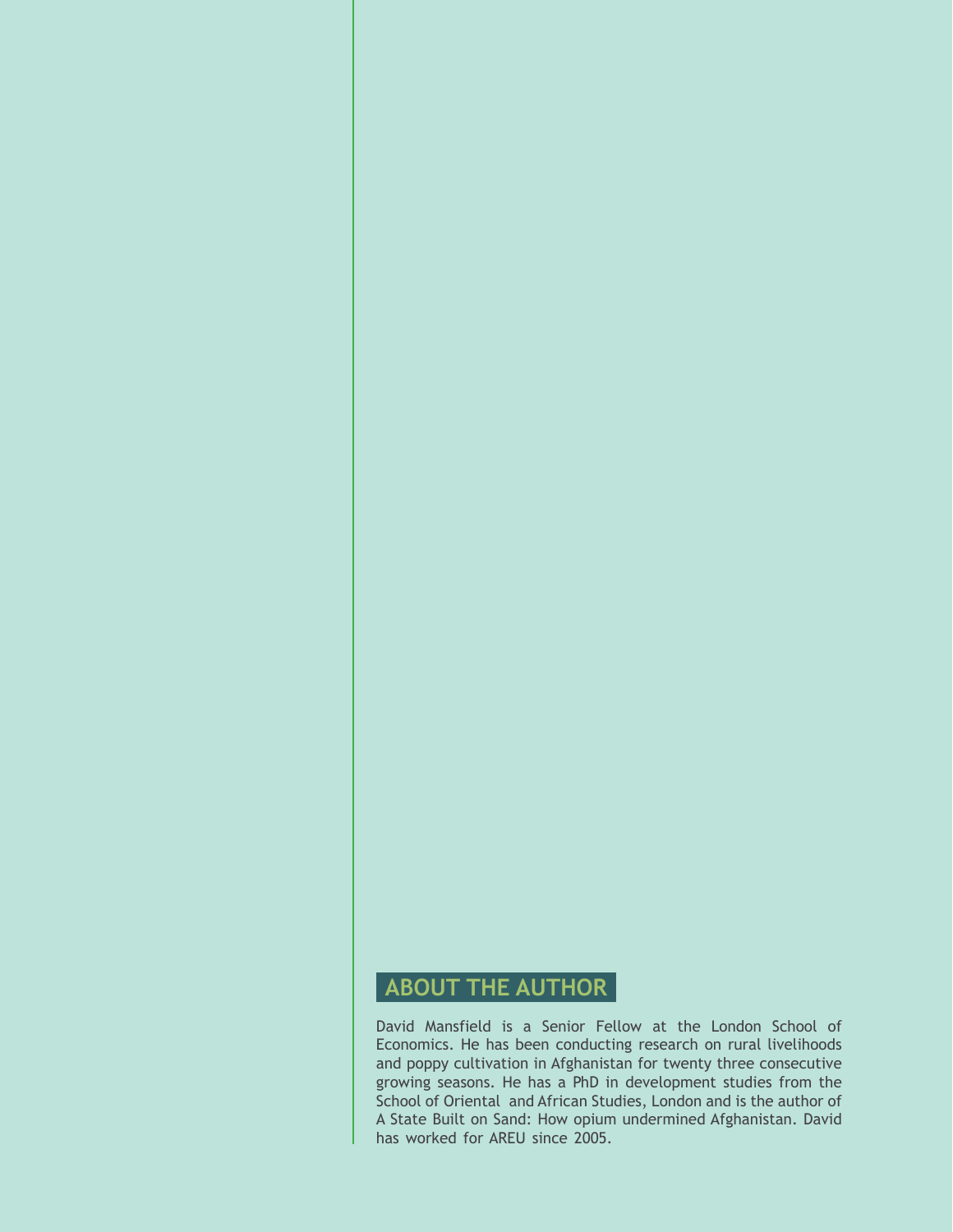#### <span id="page-7-0"></span>**FOREWORD**

AREU is pleased to present its readers with an in-depth research paper "The Sun Cannot be Hidden by Two Fingers: Illicit Drugs and the Discussions on a Political Settlement in Afghanistan" by AREU consultant, Dr David Mansfield, and with the generous financial support of the European Union. This paper is part of the European Union funded project: Three-pronged research effort into essential areas of Natural Resources Management.

The paper is based on a combination of modern technology and field research and has come up with a detailed analysis of the prospect of a ban on the production of illicit drugs in Afghanistan. The paper emphasises that some of the gains of the last two decades will be forsaken in pursuit of a political settlement.

The current debates on peace and reconciliation have largely ignored the challenge of illegal drugs production. The risks that illicit drug crop production – opium, opiates, marijuana and increasingly methamphetamine — might pose to a political settlement is not raised at all. The implications of narcotics production for an enduring peace are overlooked as is the lootable and illegal nature of the products that limit the state's ability to regulate and monopolise taxes on production. The problem of narcotics is further exacerbated due to the vested interests of different armed actors including those working for the state and those engaged in the insurgency that earn significant sums of money from the production and marketability of these illegal substances.

It should be kept in mind that illicit drugs production and trade currently make the largest single economic sector in Afghanistan. Opium poppy is the country's most valuable cash crop worth US\$863 million and employs more people than any other industry in Afghanistan, over 500,000 Full-time equivalent. The crop occupied an estimated 263,000 hectares of land in 2018; three times more land than it did in 2000 when the Taliban imposed an outright ban. Conservative estimates suggest that opiates alone made up more than 10 per cent of Gross Domestic Product in 2018 and that different armed groups earned over US\$40 million in taxes along the value chain. The paper recommends that given the economic and political importance of the illicit drugs economy in Afghanistan it is unwise to assume the problem away or look to resolve it with wishful and simplistic policy responses – or as the Afghan proverb says the sun cannot be hidden by two fingers.

AREU acknowledges the significant amount of contribution of the Organization for Sustainable Development & Research's help with field research, the anonymous peer-reviewers for their insightful comments and Dr Mansfield for his continuous commitment to systematic research in this field and producing such rich papers.

Sincerely,

Dr Orzala Nemat Director, AREU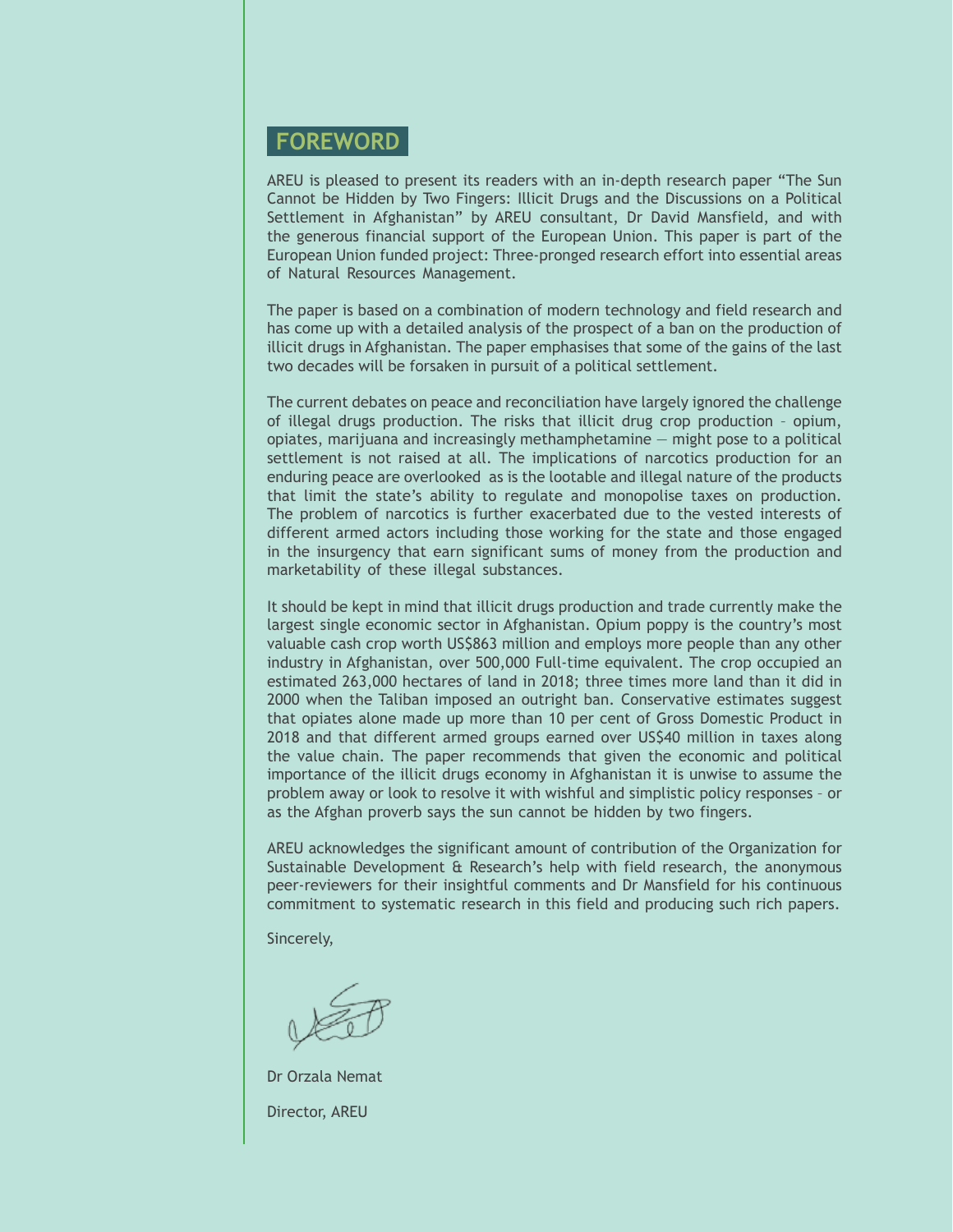## **CONTENTS**

| 2.1 Past prohibitions by the Taliban and the prospects of<br>imposing another opium ban. 7 |
|--------------------------------------------------------------------------------------------|
| 2.2. Licensing the crop in the absence of a regulatory<br>authority . 17                   |
| 3. Muddling through with More of the Same  19                                              |
|                                                                                            |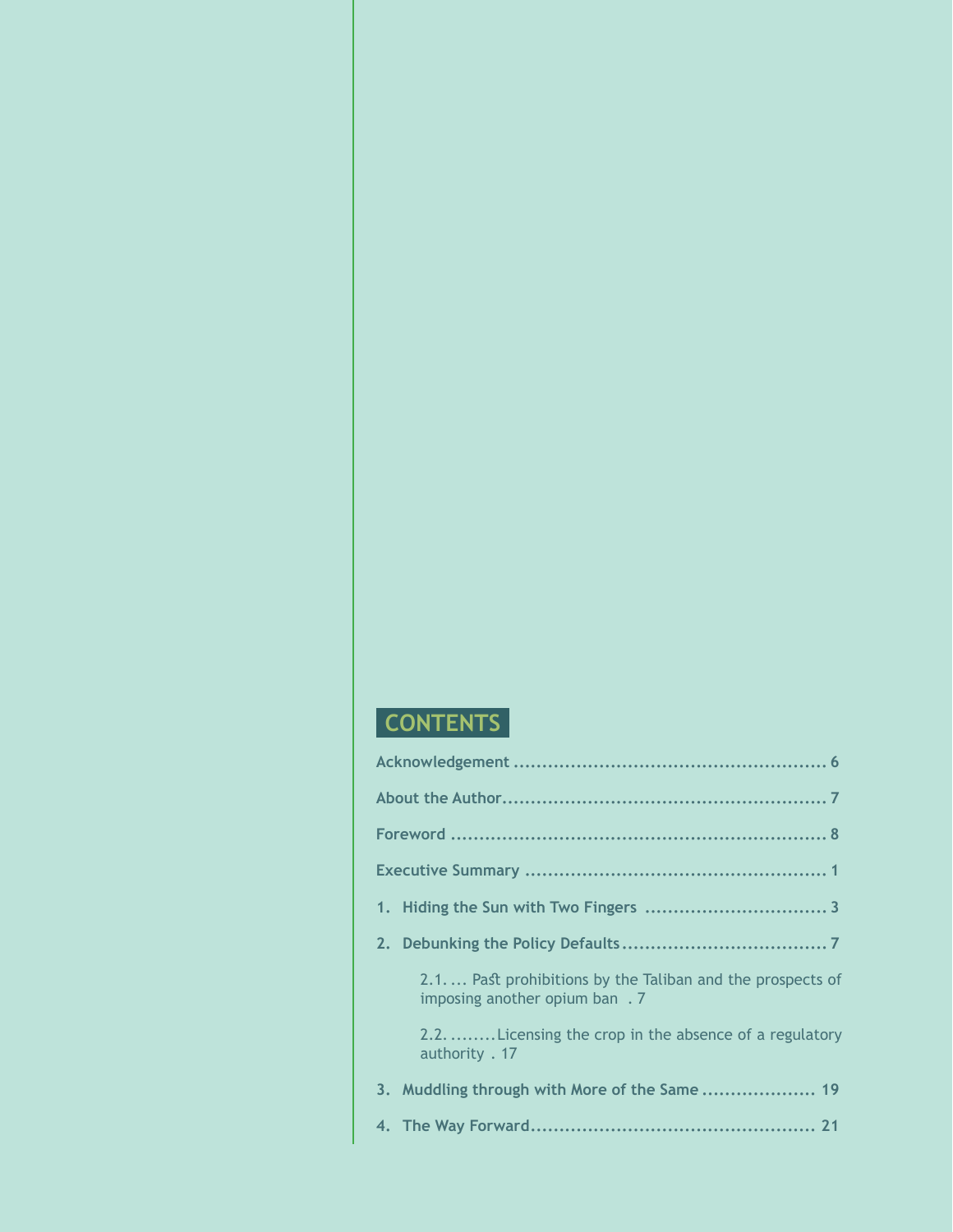#### <span id="page-9-0"></span>**EXECUTIVE SUMMARY**

Much of the current discourse regarding Afghanistan is focused on a political settlement and reconciliation. Talk of an end to the conflict is a welcome development for many, regardless of whether some of the current momentum is due more to political expedience and the Trump administration's desire to withdraw from Afghanistan prior to the next US presidential election.<sup>2</sup> There is however, a growing list of concerns that those in civil society, politicians and activists have rightfully raised. Apprehensive that some of the gains of the last two decades will be forsaken in pursuit of a political settlement, some even fear a collapse of the government and its institutions. While the most prominent concern is the rights of women, particularly given the Taliban's history in this regard, there are also questions regarding the future of elected assemblies, the right to vote, free media and expression, and human rights in general. These are all topics subject to considerable debate in a variety of fora both within Afghanistan and internationally, as well as in discussions with the Taliban themselves.

An issue largely ignored in the current debates on peace and reconciliation is that of illegal drugs production. When it is mentioned, the discussion tends to be curt, focusing largely on the possibility that the Taliban would repeat the ban on opium that it issued in the summer of 2000, culminating in cultivation falling from an estimated 82,000 hectares to only 8,000 hectares in 2001. As such, the debates centre on political power and the Taliban's assumed ability to once again coerce the rural population to refrain from opium production. There is a nominal discussion about what may be required to offset some of the negative economic effects of such an initiative, such as in the United States Special Inspector General for Afghanistan Reconstruction's (SIGAR) "High Risk" report,<sup>3</sup> but little consideration of the likely success of such an effort. The risks that illegal drug crop production - opium, opiates, marijuana and increasingly methamphetamine — might pose to a political settlement is not raised at all; the lootable and illegal nature of the products that limit the state's ability to regulate and monopolise taxes on production, and the amounts of money earned by different armed actors — those working for the state and those engaged in the insurgency - and the implications this has for an enduring peace are overlooked.

And the amount of money is significant. It should not be forgotten that illicit drugs production and trade is currently the largest single economic sector in Afghanistan. Opium poppy is the country's most valuable cash crop worth US\$863 million<sup>4</sup> and employs more people than any other industry in Afghanistan, over 500,000 Full Time Equivalent. The crop occupied an estimated 263,000 hectares of land in 2018; three times more land than it did in 2000 when the Taliban imposed an outright ban. Conservative estimates suggest that opiates alone made up more than 10 percent of Gross Domestic Product in 2018 and that over US\$ 40 million in taxes were earned by different armed groups along the value-chain. The value of the illegal drugs economy would be significantly higher were estimates to include the marijuana economy and an incipient methamphetamine industry - which includes what could be widescale cultivation of an ephedra-based plant and an indigenous capacity to process increasingly larger amounts.

Given the economic and political importance of the illicit drugs economy in Afghanistan it is unwise to assume the problem away or look to resolve it with wishful and simplistic policy responses - or as the Afghan proverb says the sun cannot be hidden by two fingers. By their very nature illicit drugs are difficult for governments to tame, particularly for those governments in or coming out of protracted conflict and violence. Past efforts at banning opium in Afghanistan have proved short lived, ineffective, and counterproductive. These bans ignored the diffuse and decentralised nature of political power in Afghanistan; neglected the agency of rural communities; and led to rural dissent and contributed to violent resistance. Regulation  $-$  the production of drugs under a controlled system  $-$  is unrealistic in a country where the writ of the state in the rural areas where the crop is concentrated has always been

<sup>2</sup> Ahmed Rashid, 'One step closer to an elusive peace in Afghanistan', The New York Review of Books, 27 March 2019, [https://](https://www.nybooks.com/daily/2019/03/27/one-step-closer-to-an-elusive-peace-in-afghanistan/) [www.nybooks.com/daily/2019/03/27/one-step-closer-to-an-elusive-peace-in-afghanistan/](https://www.nybooks.com/daily/2019/03/27/one-step-closer-to-an-elusive-peace-in-afghanistan/)

<sup>3</sup> SIGAR, "2019 High Risk List", 2019, page 34-39 [https://www.sigar.mil/pdf/spotlight/2019\\_High-Risk\\_List.pdf](https://www.sigar.mil/pdf/spotlight/2019_High-Risk_List.pdf)

<sup>4</sup> Islamic Republic of Afghanistan, National Statistics and Information Authority, "Afghanistan Statistical Yearbook 2017-2018", Issue No, 39, August 2018, page 111.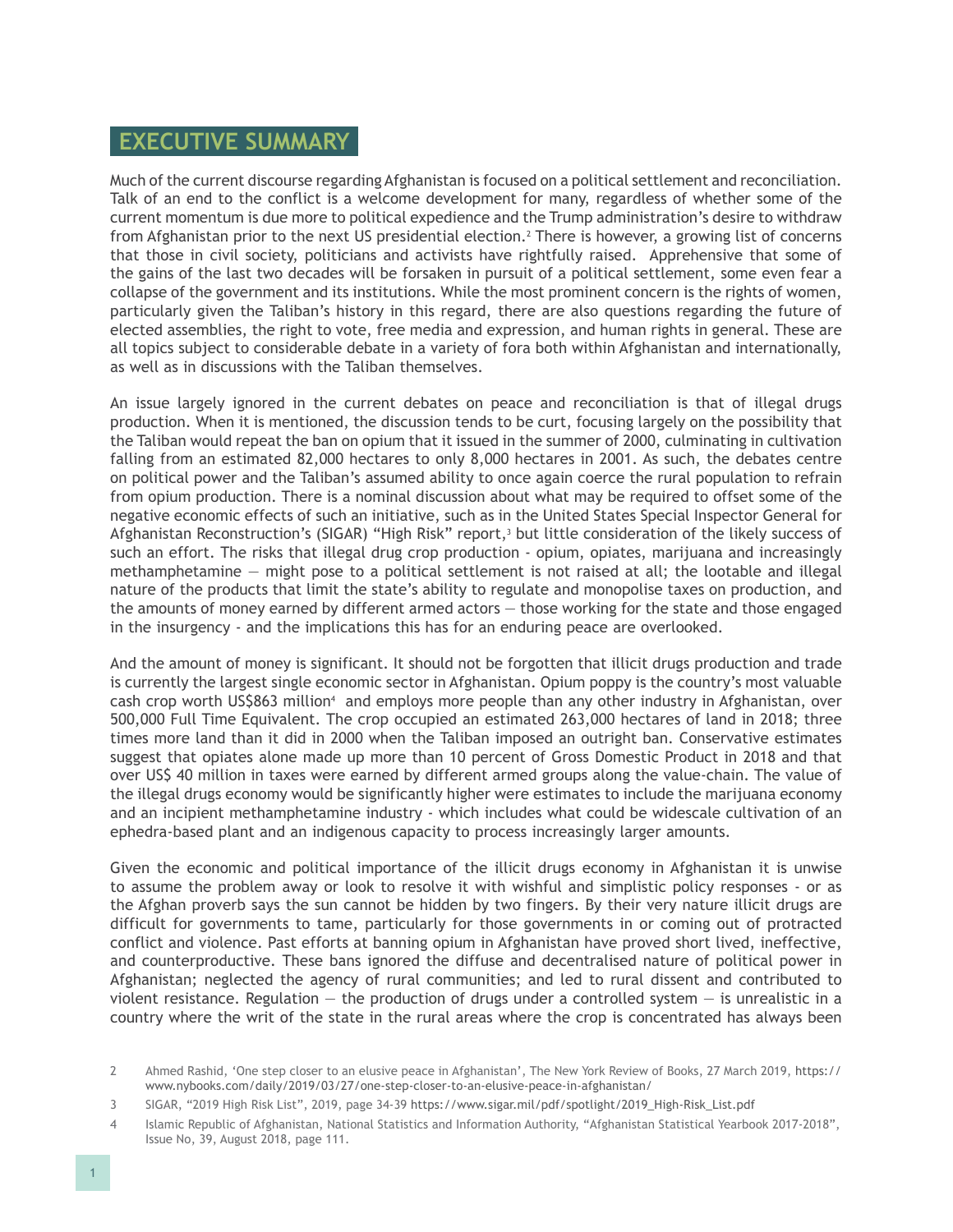limited, and where there is significant risk of leakage into illicit markets. Most importantly, small farms, inefficient production and poor technology render Afghanistan uncompetitive in an international market for licit opiates that is increasingly contested and where prices continue to  $fall.^5$ 

Illicit drug production in Afghanistan cannot be wished away and how it impacts, and is impacted by, a future political settlement and will need to be prioritised in ongoing discussions. The political situation in many of the provinces where drugs are produced is complex; made up of multiple armed groups and fluid alliances it is shaped as much by economic interests as they are by political ideologies and affiliations. In these areas local power brokers - some of whom have official positions in the central, provincial or district authorities — reach accommodations with insurgents over rent extraction on the production and movement of illicit drugs. It is unrealistic to assume these local powerbrokers and the factionalism that has beleaguered these areas for years would come to a stop were a deal struck between the Afghan government and the Taliban. It is in these provinces where the deepest fault lines in any political settlement will become most apparent, and where a future conflict may be more a matter of groups vying for control over revenues, rather than looking to undermine peace.

Yet, confronting the illicit drugs economy in Afghanistan cannot just be more of the same. Past efforts have shown just how divisive the issue has been both within and between the different governments involved. The failure to understand and agree the nature of the problem and how it might best be managed, as well as a policy process that focuses on countering problem metrics – such as the area under cultivation — rather than addressing underlying causes, led to multiple and competing strategies and priorities that proved wasteful and counterproductive. Boundaried counternarcotics interventions that were not part of a wider development strategy proved ineffective and unsustainable. All too often narrow institutional mandates and interests ruled out the kind of cross sectoral and interdepartmental cooperation that was required to deal with a complex phenomena such as illicit drug production. In the event of a political settlement, the priority would be for a future Afghan government to be in the lead; for it not to develop a counternarcotics strategy per se, but to define the harms caused by illicit drugs as a development priority and make it a cross-cutting issue for all branches of government to explicitly address in their policies and interventions. Realistically, it will be a matter of managing the most deleterious effects caused by the production, trade and use of illicit drugs and not eliminating these problems altogether.

<sup>5</sup> William Byrd and David Mansfield, 'Licensing Afghan Opium for Medicinal Use: Why it won't work' United States Institute for Peace, Peace Brief, No 179, September 2014, [https://www.usip.org/sites/default/files/PB179-Licensing%20Afghan%20](https://www.usip.org/sites/default/files/PB179-Licensing%20Afghan%20Opium%20for%20Medicinal%20Use.pdf) [Opium%20for%20Medicinal%20Use.pdf](https://www.usip.org/sites/default/files/PB179-Licensing%20Afghan%20Opium%20for%20Medicinal%20Use.pdf)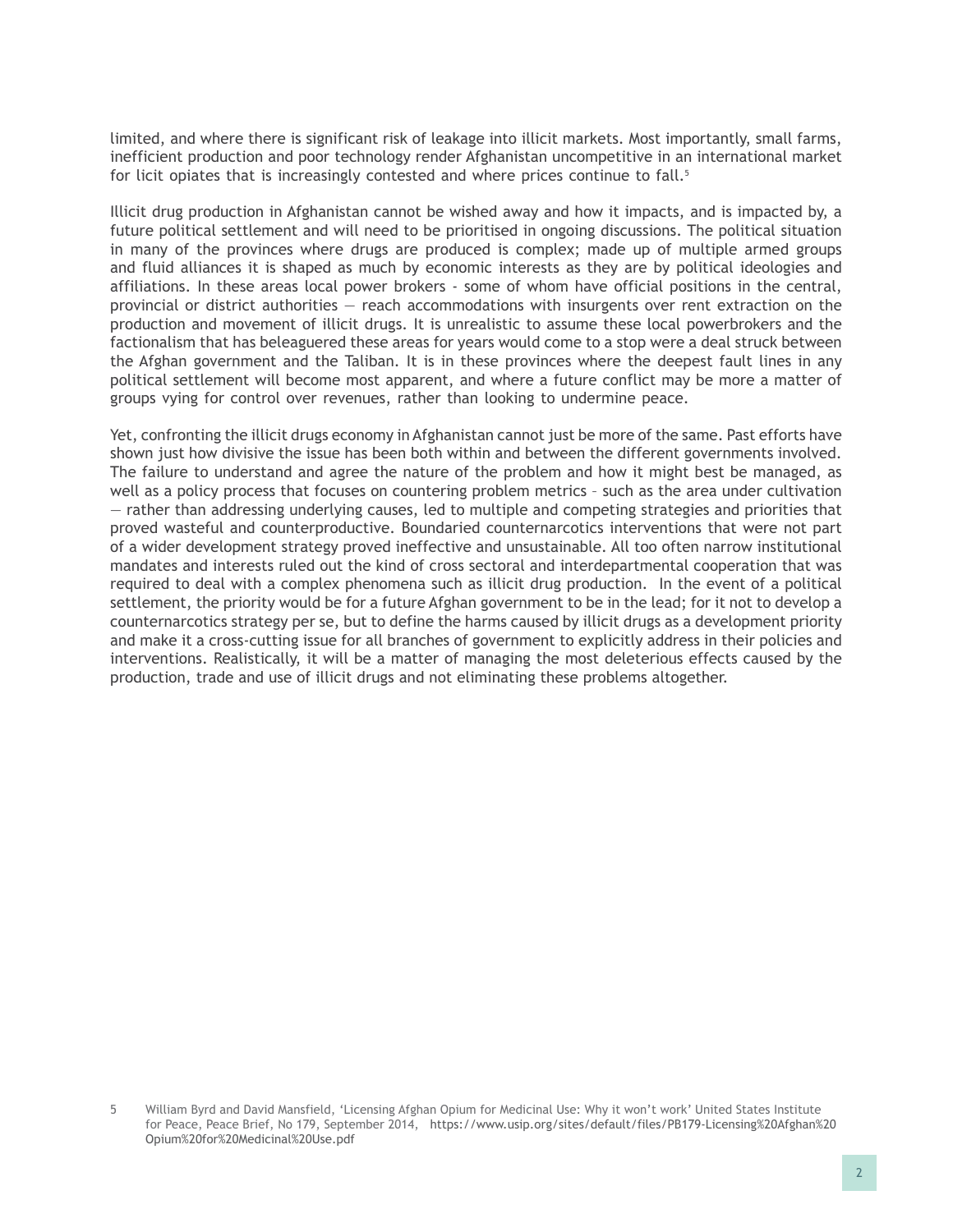#### <span id="page-11-0"></span>**1. HIDING THE SUN WITH TWO FINGERS**

At times, drug production and counternarcotics have been at the forefront of the development agenda in Afghanistan.<sup>6</sup> This has not been helpful; it has driven short-term targets, and the pursuit of action in areas such as eradication and poorly considered development interventions that have served to undermine economic and political stability and fuelled antipathy to the Afghan state and its international backers.<sup>7</sup> Today the reverse is true; currently no one wants to talk about drugs. This is despite the fact that the illicit drugs economy and the funds it generates are one of the most intractable problems facing Afghanistan and will ultimately will shape and be shaped by the conflicts to come.

The size and significance of the illicit economy in Afghanistan is easy to ignore from Kabul and western capitals, and as such is often underestimated. For example, in 2018, the Afghan government estimated that illicit opium poppy cultivation was worth US\$ 863 million; the equivalent of 4.4 percent of Gross Domestic Product (GDP).<sup>8</sup> This might appear relatively small given that 263,000 hectares of opium were grown in 2018 and the opium economy provided full-time-equivalent (FTEs) employment for as many as 507,000; making it one of the country's largest employers, considerably more than the total number employed by the Afghan National Defense Security Forces (ANDSF).<sup>9</sup> However, this estimate does not include the value of the production and sale of opiates (morphine, heroin base and heroin hydrochloride), marijuana and an incipient methamphetamine industry.

If these higher value products are also included, the contribution of illicit drugs to total GDP would rise still further. For example, including estimates of heroin and heroin hydrochloride production adds a further US\$ 1.2 billion<sup>10</sup> to GDP, an increase of 5.6 percent.<sup>11</sup> The inclusion of marijuana, a significant summer crop in some provinces, methamphetamine and the services industries that support the drugs economy, such as the smuggling and transport of precursor chemicals used in processing and the growing technology that surrounds the production of opium in the former deserts of the south west, would add yet more value to GDP.

Aside from the contributions made by illegal drugs to the overall economy and employment outlook, it is also worth considering the rent extracted by various armed actors during the various stages of the production process. Even a relatively crude estimate indicates that the tax on the farmgate production of opium in 2018 would have generated US\$ 25.9 million in taxes, with a further US\$ 5.1 million collected in tax for cooked opium and a further US\$ 8.8 million in "powder" - morphine base, heroin base and heroin hydrochloride - making a total of US\$39.9 million (see Table 1). Of this total, US\$ 30.9 million is generated in the southwestern provinces of Farah, Helmand, Kandahar, Nimroz, Uruzgan and Zabul; equal to the amount of customs duty earned in the province of Kandahar in 2018, one of Afghanistan's five primary official border crossings.12 The tax on the opiate production in Helmand alone would have been worth US\$ 19.7 million in 2018.

- 6 David Mansfield and Paul Fishstein, 'Eyes Wide Shut: Counternarcotics in Transition' AREU Briefing paper, September 2013, [https://www.ecoi.net/en/file/local/1217493/1226\\_1382354119\\_opium-20bp.pdf](https://www.ecoi.net/en/file/local/1217493/1226_1382354119_opium-20bp.pdf)
- 7 SIGAR, 'Counternarcotics: Lessons from the US experience in Afghanistan' June 2018, [https://www.sigar.mil/pdf/](https://www.sigar.mil/pdf/lessonslearned/SIGAR-18-52-LL.pdf) [lessonslearned/SIGAR-18-52-LL.pdf](https://www.sigar.mil/pdf/lessonslearned/SIGAR-18-52-LL.pdf)
- 8 Islamic Republic of Afghanistan, National Statistics and Information Authority, "Afghanistan Statistical Yearbook 2017-2018", Issue No, 39, August 2018, page 111.
- 9 This figure is derived from a model created by David Mansfield and used in the World Bank Agricultural Strategy 2014
- 10 UNODC estimates that Afghanistan produces 250-300 mt of heroin base and 360-610 mt of heroin. At a price of around US\$ 1,000/kg for heroin base and US US\$ 2,000 for heroin this production would be worth up to US\$ 1.2 billion. See UNODC Afghanistan Opium Survey 2018, page 43
- 11 The Afghan government estimated GDP including opium at US\$ 21.4 billion in 2017-2018. See Islamic Republic of Afghanistan, National Statistics and Information Authority, "Afghanistan Statistical Yearbook 2017-2018", Issue No, 39, August 2018, page ii.
- 12 Islamic Republic of Afghanistan, National Statistics and Information Authority, "Afghanistan Statistical Yearbook 2017-2018", Issue No, 39, August 2018, page 218.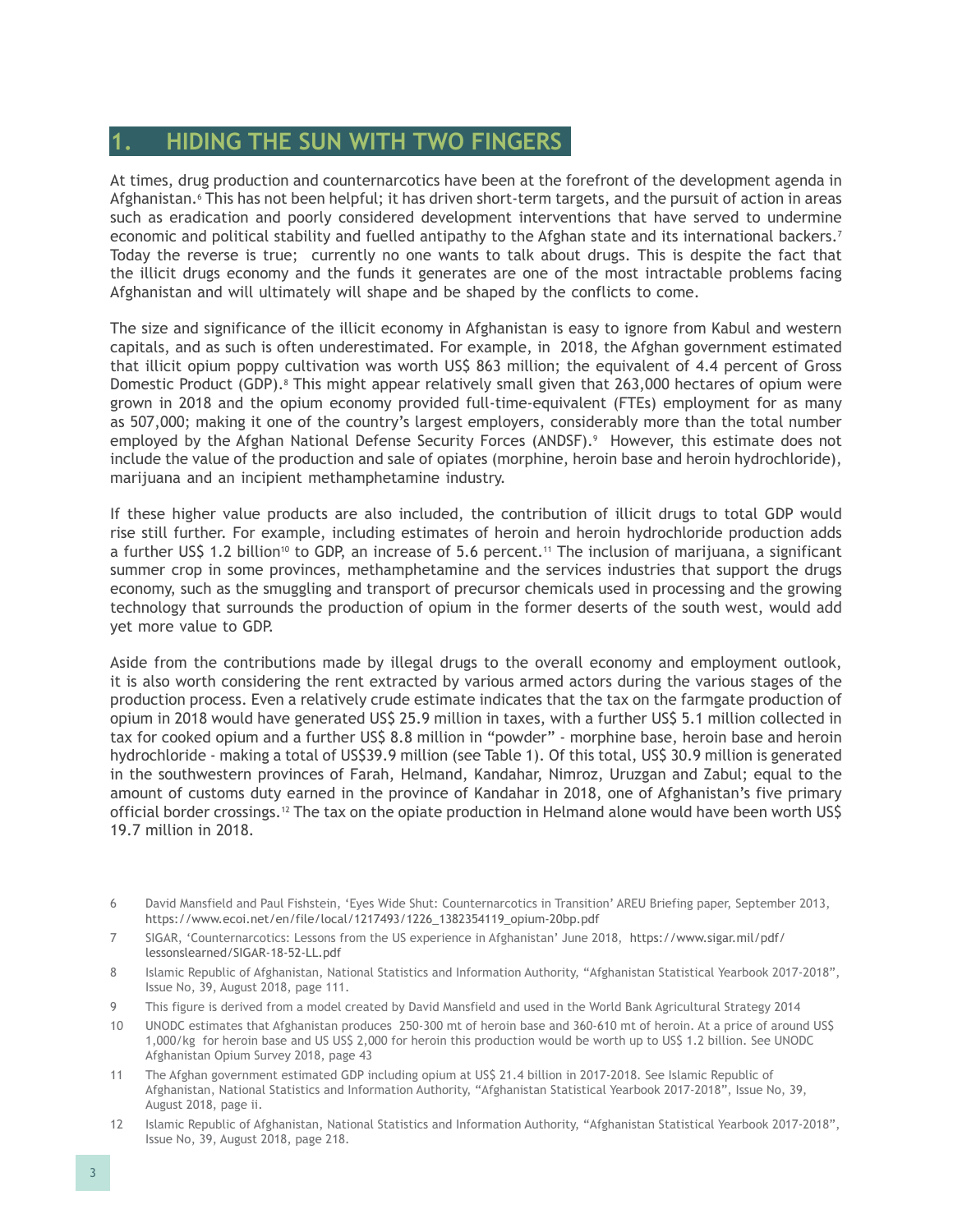These are just the payments on production. There are other irregular payments – bribes – referred to locally as "gifts" or "charity" made to officials, law enforcement personnel and armed actors, including insurgents. These payments are not a function of the quantity of drugs grown or processed but are facilitation fees designed to gain favour with local powerbrokers – "safe passage" – that allow the drugs business to continue. For example in Gandam Raiz in northern Helmand where there is a concentration of drug processing facilities, lab owners report paying up to \$400 to the local Taliban commander on a 'seasonal' basis in addition to more regulated payments of \$2.40 per kilogramme for cooked opium and US\$ 5.40 per kilogramme on "powder."<sup>13</sup> As such, whoever gains control over Helmand - most probably the Taliban – or any of these other major opium producing provinces has a valuable source of rent from which to pay its officials, provide services or indeed arm their soldiers, if so required.

There are of course further sources of rent for armed actors in the form of licit goods that are produced and sold illicitly. Precious stones are mined in Afghanistan, including rubies and emeralds, as well as the semi-precious lapiz lazuli. There are also significant deposits of industrial minerals such as chromite, coal, and magnesium silicate.14 Many of these are mined illegally, without licence and smuggled across the borders into Pakistan, Iran and the Central Asian Republics. There is also a vibrant economy in the smuggling of licit goods – "the transit trade" – a range of different consumer and luxury goods imported into Afghanistan only to be smuggled out to neighbouring countries to be sold at a profit. Officials estimate that as much as 50 percent of the goods imported under the transit trade agreement are smuggled across the borders into neighbouring countries.<sup>15</sup>

Combined with prohibited drugs, these illicit economies represent a significant source of revenue that does not flow to the central coffers of the Afghan government in Kabul and in the case of opiates, marijuana and methamphetamine is unlikely to do so in the future. It seems most likely that the vast majority of these funds will remain in the provinces in which these goods are produced and transported, or banked overseas. While the scale of the revenue generated is unknown it is clearly significant and shapes the political economy of the provinces in which these goods are produced: the patronage networks within them, cross-border relationships, and perhaps most importantly the interests of those conflict and a political settlement in Afghanistan. Developing a better understanding of the scale of these illicit economies, and in particular the illicit drugs economy, and what can realistically be done to address them will be critical to an enduring political settlement.

<sup>13</sup> David Mansfield, "Denying Revenue or Wasting Money: Assessing the impact of the air campaign against 'drugs labs' in Afghanistan" IDPU, LSE, April 2019, page 45.

<sup>14</sup> William Byrd and Richard Brittan, 'Can Technology Help Afghanistan Avoid the Resource Curse?' 13 February 2019, [https://](https://www.usip.org/publications/2019/02/can-technology-help-afghanistan-avoid-resource-curse) [www.usip.org/publications/2019/02/can-technology-help-afghanistan-avoid-resource-curse](https://www.usip.org/publications/2019/02/can-technology-help-afghanistan-avoid-resource-curse)

<sup>15</sup> Interview with Afghan Government official, August 2011.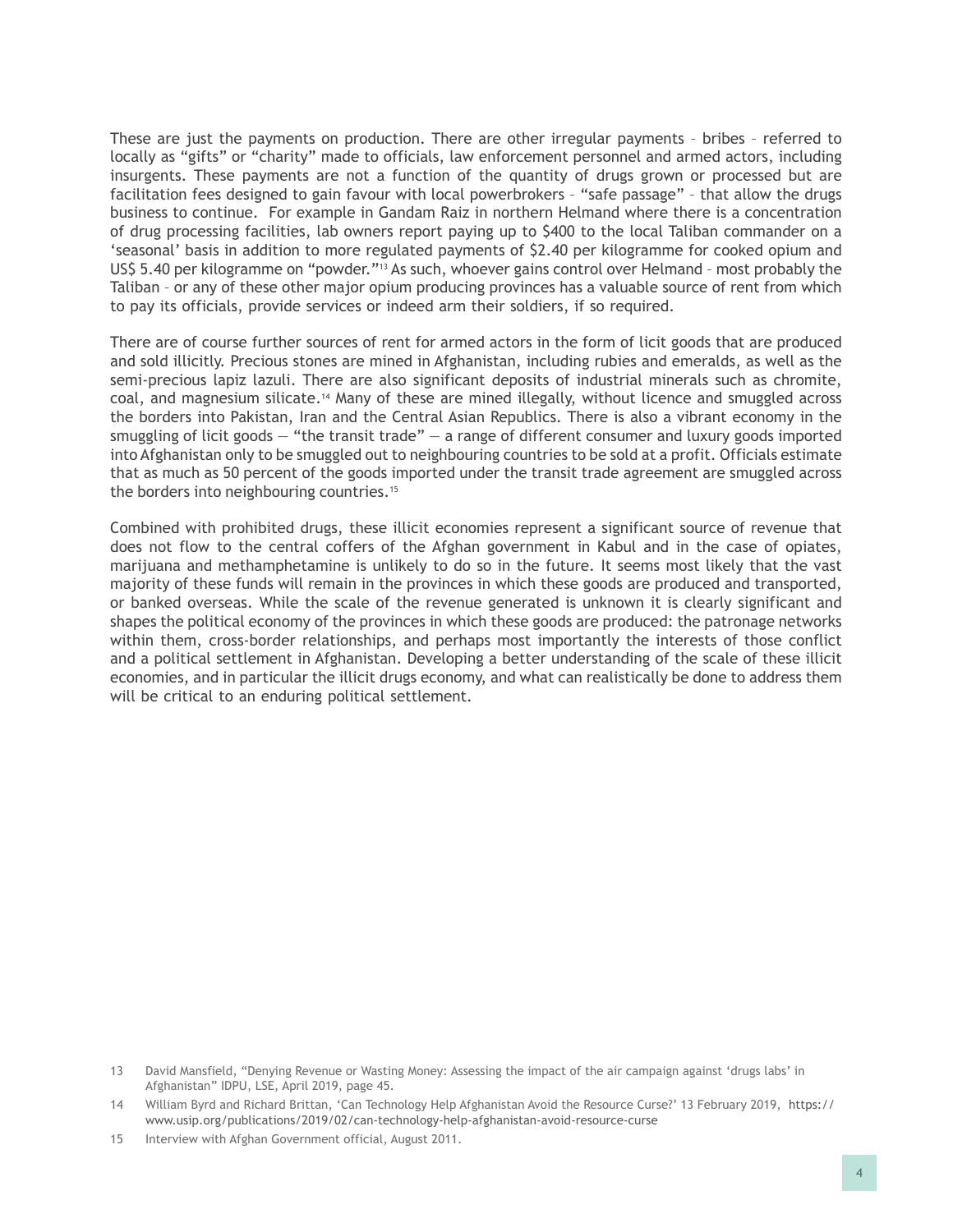Table 1: An estimate of the potential taxes collected on opiate production in Afghanistan, by province, in 2018. Table 1: An estimate of the potential taxes collected on opiate production in Afghanistan, by province, in 2018.

| Amount' (kg)   Tax (US\$)) <sup>2</sup><br>87, 333. 33<br>9,333.333<br>52,000<br>75,000<br>72,000<br>81,000<br>3,000<br>6,000<br>0   | Total (US\$)<br>550,200<br>Price (US\$/kg)<br>20 | equivalent (3%<br>Tax in opium |
|--------------------------------------------------------------------------------------------------------------------------------------|--------------------------------------------------|--------------------------------|
| 2,026,282.5<br>73,112.63<br>772,200<br>362,880<br>378,000<br>24,300<br>47,040<br>$\circ$<br>165<br>165<br>56<br>56<br>56<br>90<br>87 | 7,860                                            | Cultivation (ha)   Yield (mt)  |
|                                                                                                                                      |                                                  |                                |
|                                                                                                                                      |                                                  | 1,680                          |
|                                                                                                                                      |                                                  | 840                            |
|                                                                                                                                      |                                                  | 5,750                          |
|                                                                                                                                      |                                                  |                                |
|                                                                                                                                      |                                                  | 840.375                        |
|                                                                                                                                      |                                                  | 2,280.5                        |
|                                                                                                                                      |                                                  | 6,480                          |
|                                                                                                                                      |                                                  | 270                            |
| 26,666.67<br>396,000<br>165                                                                                                          |                                                  | 2,400                          |
| 1,099,000<br>13,389,104<br>87                                                                                                        |                                                  | 153,897.8                      |
| 4,333.333<br>64,350<br>165                                                                                                           |                                                  | 390                            |
| 3,000<br>15,120<br>56                                                                                                                |                                                  | 270                            |
| 3,666.667<br>29,700<br>90                                                                                                            |                                                  | 330                            |

 This works on the assumption that 50 per cent of the opium crop is converted into cooked opium and the other 50 per cent is converted into morphine base, heroin base or This works on the assumption that 50 per cent of the opium crop is converted into cooked opium and the other 50 per cent is converted into morphine base, heroin base or heroin hydrochloride. The conversion rate from raw opium to cooked opium is 3:2. heroin hydrochloride. The conversion rate from raw opium to cooked opium is 3:2.

 $\overline{1}$ 

 Tax on chaynaki, or cooked opium is a maximum of US\$ 2.40 per kilogram. See David Mansfield. 'Denying Revenue or Wasting Money: Assessing the Impact of the Air Campaign Tax on chaynaki, or cooked opium is a maximum of US\$ 2.40 per kilogram. See David Mansfield. 'Denying Revenue or Wasting Money: Assessing the Impact of the Air Campaign<br>Against 'Drugs Labs' in Afghanistan ' , IDPU LSE, May Against 'Drugs Labs' in Afghanistan ' , IDPU LSE, May 2019 page 45, http://www.lse.ac.uk/united-states/Assets/Documents/mansfield-april-update.pdf  $\sim$ 

 Conversion rates vary by product. This calculation is based on the maximum amount of product that could be produced and therefore assumes a conversion rate from opium Conversion rates vary by product. This calculation is based on the maximum amount of product that could be produced and therefore assumes a conversion rate from opium to morphine base of 9:1. to morphine base of 9:1.  $\sim$ 

Tax on morphine base, heroin base, heroin hydrochloride and methamphetamine is at a fixed price per kilogram an and a maximum of US\$ 17.60 per kilogram. See David<br>Mansfield. 'Denying Revenue or Wasting Money: Assessing the Mansfield. 'Denying Revenue or Wasting Money: Assessing the Impact of the Air Campaign Against 'Drugs Labs' in Afghanistan ' , IDPU LSE, May 2019 page 45, http://www.lse. Tax on morphine base, heroin base, heroin hydrochloride and methamphetamine is at a fixed price per kilogram an and a maximum of US\$ 17.60 per kilogram. See David ac.uk/united-states/Assets/Documents/mansfield-april-update.pdf ac.uk/united-states/Assets/Documents/mansfield-april-update.pdf 4

 Estimate based on a tax of 2 khord of opium per jerib of opium poppy cultivated, the equivalent of 1.125 kg per hectare Estimate based on a tax of 2 khord of opium per jerib of opium poppy cultivated, the equivalent of 1.125 kg per hectare  $\overline{5}$ 

 Estimate based on a tax of 2 khord of opium per jerib of opium poppy cultivated, the equivalent of 1.125 kg per hectare Estimate based on a tax of 2 khord of opium per jerib of opium poppy cultivated, the equivalent of 1.125 kg per hectare  $\circ$ 

 Estimate based on a tax of 2 khord of opium per jerib of opium poppy cultivated, the equivalent of 1.125 kg per hectare Estimate based on a tax of 2 khord of opium per jerib of opium poppy cultivated, the equivalent of 1.125 kg per hectare

 $\overline{2}$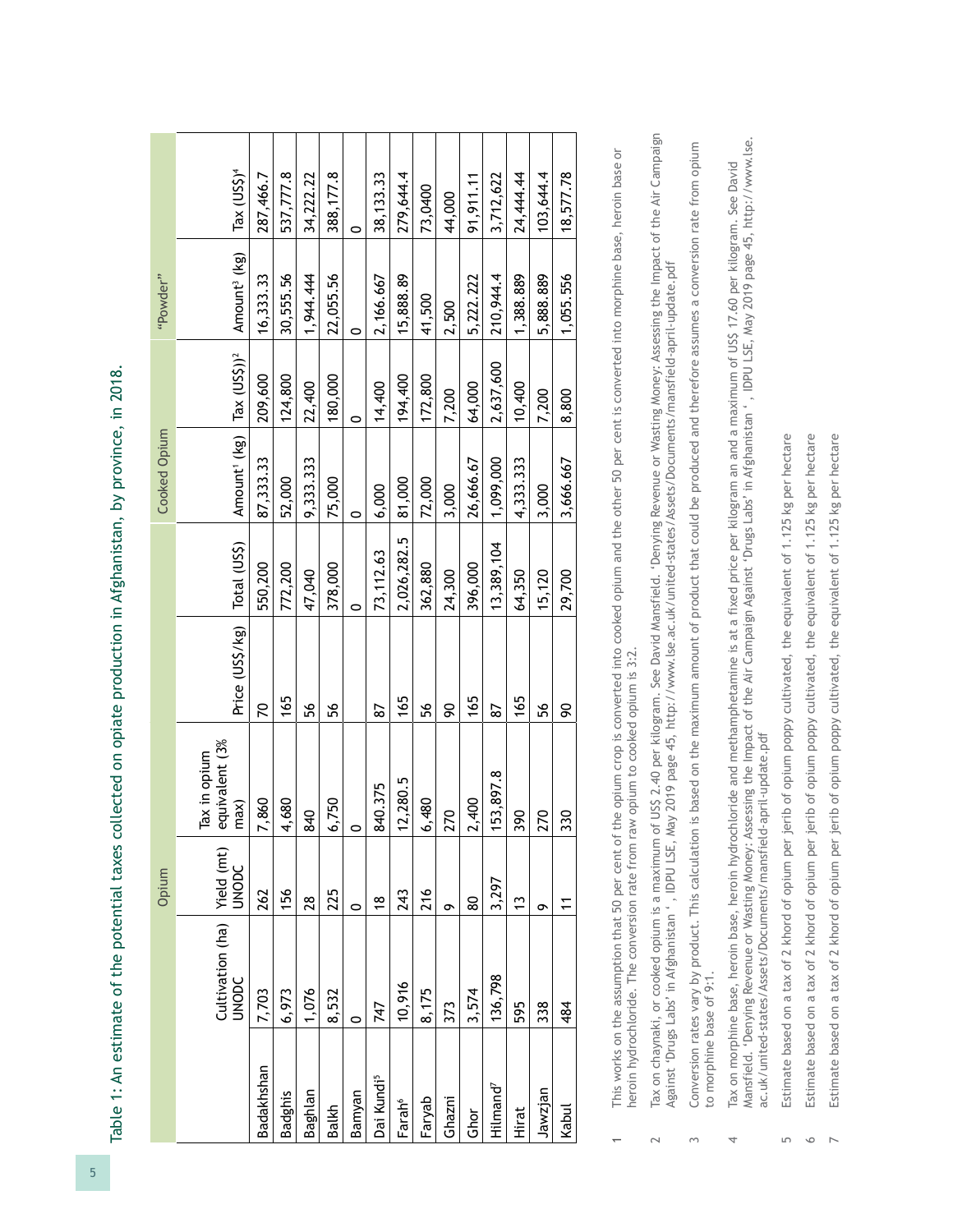|              | 716,711.1             | 33,244.44   | $\circ$ | 55,733.33   | $\circ$ | 77,244.44 | 0       | 648,266.7 | 249, 333.3          | 3,911.111 | $\circ$ | 0       | 0        | 0       | 7,822.222 | 113,422.2 | $\circ$ | 550,488.9       | $\circ$ | 54,755.56           | 8,801,956  |
|--------------|-----------------------|-------------|---------|-------------|---------|-----------|---------|-----------|---------------------|-----------|---------|---------|----------|---------|-----------|-----------|---------|-----------------|---------|---------------------|------------|
| "Powder"     | 4,0722.22             | 1,888.889   | $\circ$ | 3,166.667   | 0       | 4,388.889 | 0       | 36,833.33 | 14,166.67           | 222.2222  | $\circ$ | $\circ$ | 0        | 0       | 444.444   | 6,444.444 | 0       | 31,277.78       | $\circ$ | 3,111,111           |            |
|              | 451,200               | 8,000       | $\circ$ | 34,400      | $\circ$ | 41,600    | 0       | 342,400   | 162,400             | $\circ$   | 0       | 0       | 0        | $\circ$ | 4800      | 13600     | $\circ$ | 360000          | $\circ$ | 49600               | 5,121,600  |
| Cooked Opium | 188,000               | 3,333.333   | 0       | 14, 333. 33 | 0       | 17,333.33 | $\circ$ | 142,666.7 | 67,666.67           | $\circ$   | 0       | $\circ$ | 0        | $\circ$ | 2,000     | 5,666.667 | $\circ$ | 150,000         | $\circ$ | 20,666.67           |            |
|              | 2,291,254             | 32,100      | $\circ$ | 138,030     | $\circ$ | 166,920   | 0       | 1,373,880 | 1,691,972           | $\circ$   | 0       | 0       | 0        | $\circ$ | 10,080    | 28,560    | 0       | 1,826,543       | $\circ$ | 252,615.4           | 25,940,244 |
|              |                       | 107         |         | 107         |         | 107       |         | 107       | 165                 | 107       |         |         |          |         |           |           |         |                 |         |                     |            |
|              | 22<br>26,336.25       | 300         | $\circ$ | 1,290       | $\circ$ | 1,560     | $\circ$ | 12,840    | 10,254.38           | $\circ$   | $\circ$ | $\circ$ | $\circ$  | $\circ$ | 56<br>180 | 56<br>510 | $\circ$ | 87<br>20,994.75 | $\circ$ | 22<br>2,903.625     |            |
| Opium        | 564                   | $\tilde{a}$ | $\circ$ | 43          | $\circ$ | 52        | $\circ$ | 428       | 203                 | $\circ$   | 0       | 0       | 0        | $\circ$ | $\bullet$ | 17        | $\circ$ | 450             | $\circ$ | 2                   |            |
|              | 23,410                | 386         | $\circ$ | 1,732       | 0       | 2,092     | $\circ$ | 17,177    | 9,115               | 0         | 0       | $\circ$ | $\circ$  | $\circ$ | 238       | 660       | 251     | 18,662          | $\circ$ | 2,581               |            |
|              | Kandahar <sup>8</sup> | Kapisa      | Khost   | Kunar       | Kunduz  | Laghman   | Logar   | Nangarhar | Nimroz <sup>9</sup> | Nuristan  | Paktika | Paktya  | Panjshir | Parwan  | Samangan  | Sari Pul  | Takhar  | Jruzgan         | Wardak  | Zabul <sup>10</sup> |            |

| CTALA<br>J<br>Ligi<br>$\overline{\phantom{a}}$<br>$1.125$ kg per he<br>.<br>ג<br>$\frac{1}{2}$<br>$h \cap \text{min}$<br>ī)<br>D<br>シャキ ていちこう<br>)<br>)<br>)<br>I<br>on a tax of 2 khord of opium per jerib of opium r<br>)<br>J<br>į | CTALA<br>J<br>or 1.125 kg per her <sup>+-</sup><br>$h \sim \sim 1$<br>こし コー・コリー<br>ユニュー てんきょうきょう<br>;<br>;<br>į<br>j<br>va mina ta 1 hand an man man man ta 1 hand 1 hand ta 1 hand<br> <br> <br> <br> <br> <br>יישט וט טו וסך  סק יייי<br>- במרכז<br>- יוני המרכז<br>$\vdots$<br>$2$ ID YDI 4<br>)<br>J<br>j |
|---------------------------------------------------------------------------------------------------------------------------------------------------------------------------------------------------------------------------------------|---------------------------------------------------------------------------------------------------------------------------------------------------------------------------------------------------------------------------------------------------------------------------------------------------------------|
| Ï<br>$-1.5$<br>ミュロニュー<br>ü                                                                                                                                                                                                            | ú                                                                                                                                                                                                                                                                                                             |
| $\infty$                                                                                                                                                                                                                              | Ō                                                                                                                                                                                                                                                                                                             |

Estimate based on a tax of 2 khord of opium per jerib of opium poppy cultivated, the equivalent of 1.125 kg per hectare<br>Estimate based on a tax of 2 khord of opium per jerib of opium poppy cultivated, the equivalent of 1.1 10 Estimate based on a tax of 2 khord of opium per jerib of opium poppy cultivated, the equivalent of 1.125 kg per hectare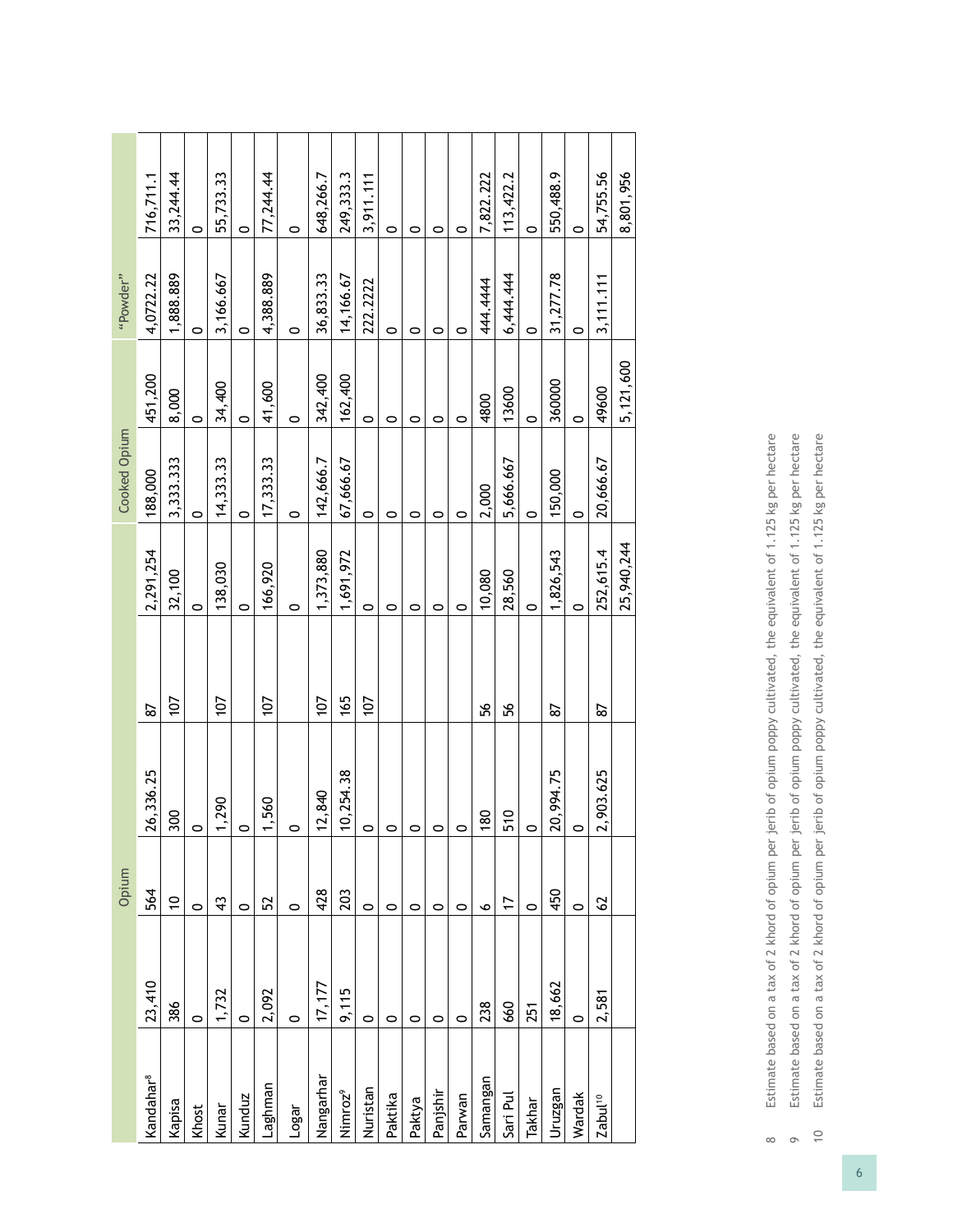#### <span id="page-15-0"></span>**2. DEBUNKING THE POLICY DEFAULTS**

Many of the debates on illicit drugs in Afghanistan vacillate between polar extremes. There are those that believe that drugs can simply be banned – prohibited – and the problem will disappear; this is despite numerous examples of past failures. There are others that think the solution lies in regulation – a framework for producing opium and possibly opiates under controlled conditions; where the economic benefits can be accrued by the Afghan state and farmers. The so-called middle ground is more of the same, the kind of boundaried counternarcotics interventions, like alternative development, that have served so poorly in the past. As this section explains none of these options are realistic for the foreseeable future and belie the importance of addressing drug production within the wider socio-economic, political and environmental context in which it occurs in Afghanistan.

#### **2.1. PAST PROHIBITIONS BY THE TALIBAN AND THE PROSPECTS OF IMPOSING ANOTHER OPIUM BAN**

Taliban 1.0

There are some who hanker for the old days and believe the Taliban may place bans on opium production, as they have done in the past.<sup>16</sup> The Taliban themselves suggested this during discussions in Moscow in November 2018.17 There is even a view that, unlike issues such as human rights and women's rights, this is an area in which the Taliban and US, and possibly other western donors, could reach agreement. While there might be a desire within parts of the Taliban movement to prohibit opium production – for religious reasons, to limit the flow of funds to potential breakaway groups within their midst, and to appeal to donor nations – it is clear that their ability to do so is, significantly curtailed. This is not the Taliban of the 1990s which succeeded in banning opium outright. Those suggesting that such a policy is possible require better understanding of the lessons of the past and their relevance to the current situation.

Try, try, try, try and try again

It has to be remembered just how protracted a process the Taliban ban was; this was no overnight proclamation; it required the right conditions and circumstances to be aligned before it could be imposed effectively. It is particularly important to note that by July 2000, when an effective ban on opium cultivation was imposed, the Taliban had issued statements prohibiting opium on no less than five separate occasions and not one of them had been heeded.

The first Taliban statement prohibiting opium poppy was in late 1994 and has been viewed as a demonstration of the Taliban's capacity to dramatically impact opium poppy cultivation, even in the early years of their rule.<sup>18</sup> The reality is that the Taliban did not impose a ban on opium poppy cultivation in 1994 only to rescind it 1996. The 1994 ban was a statement of intent, no more; and the rise in cultivation in 1996 attributed to the Taliban lifting the ban did not occur. In fact, much of the discussion of this initial prohibition is built on a misunderstanding of the estimates of opium poppy cultivation and their veracity at the time.

- 16 Anatol Lieven "It's time to trust the Taliban" Foreign Policy, 31 January 2019 [https://foreignpolicy.com/2019/01/31/its](https://foreignpolicy.com/2019/01/31/its-time-to-trust-the-taliban/)[time-to-trust-the-taliban/](https://foreignpolicy.com/2019/01/31/its-time-to-trust-the-taliban/)
- 17 Transcript of speech delivered by the delegation of the Islamic Emirate at Moscow conference, 09 November 2018, [https://](https://alemarahenglish.com/?p=37316) [alemarahenglish.com/?p=37316](https://alemarahenglish.com/?p=37316)
- 18 Vanda Felbab-Brown, Shooting Up: Counterinsurgency and the War on Drugs Washington DC, Brookings Institute Press, 2010, pages 125-126; Johnson, Chris & Leslie, Jolyon, Afghanistan: the Mirage of Peace London: Zed Books, 2004, page 293; Alex Strick Van Lindschoten and Felix Kuehn, 'An Enemy We Created: The Myth of the Taliban - Al Qaeda Merger in Afghanistan, Hurst: London, 2012, page 156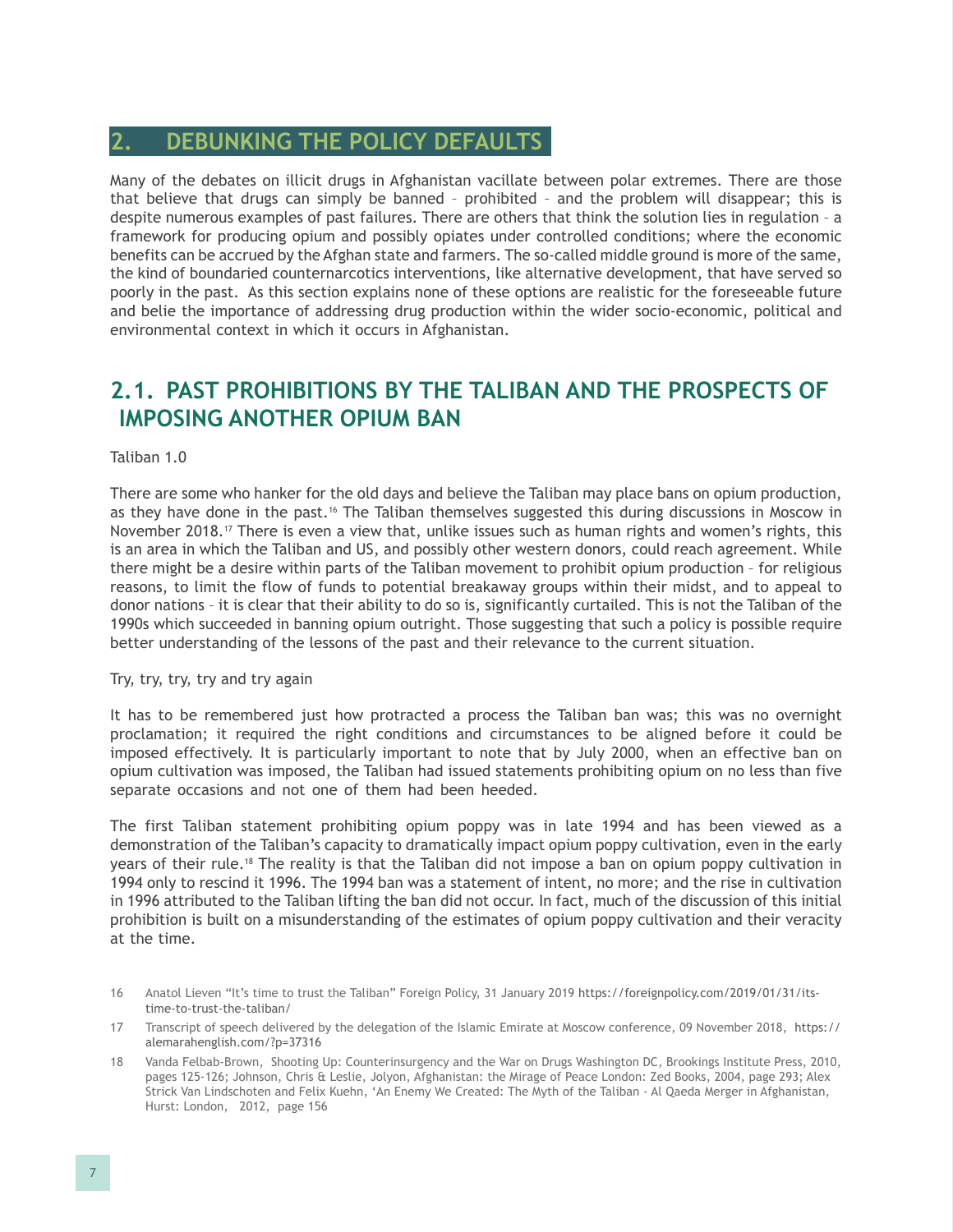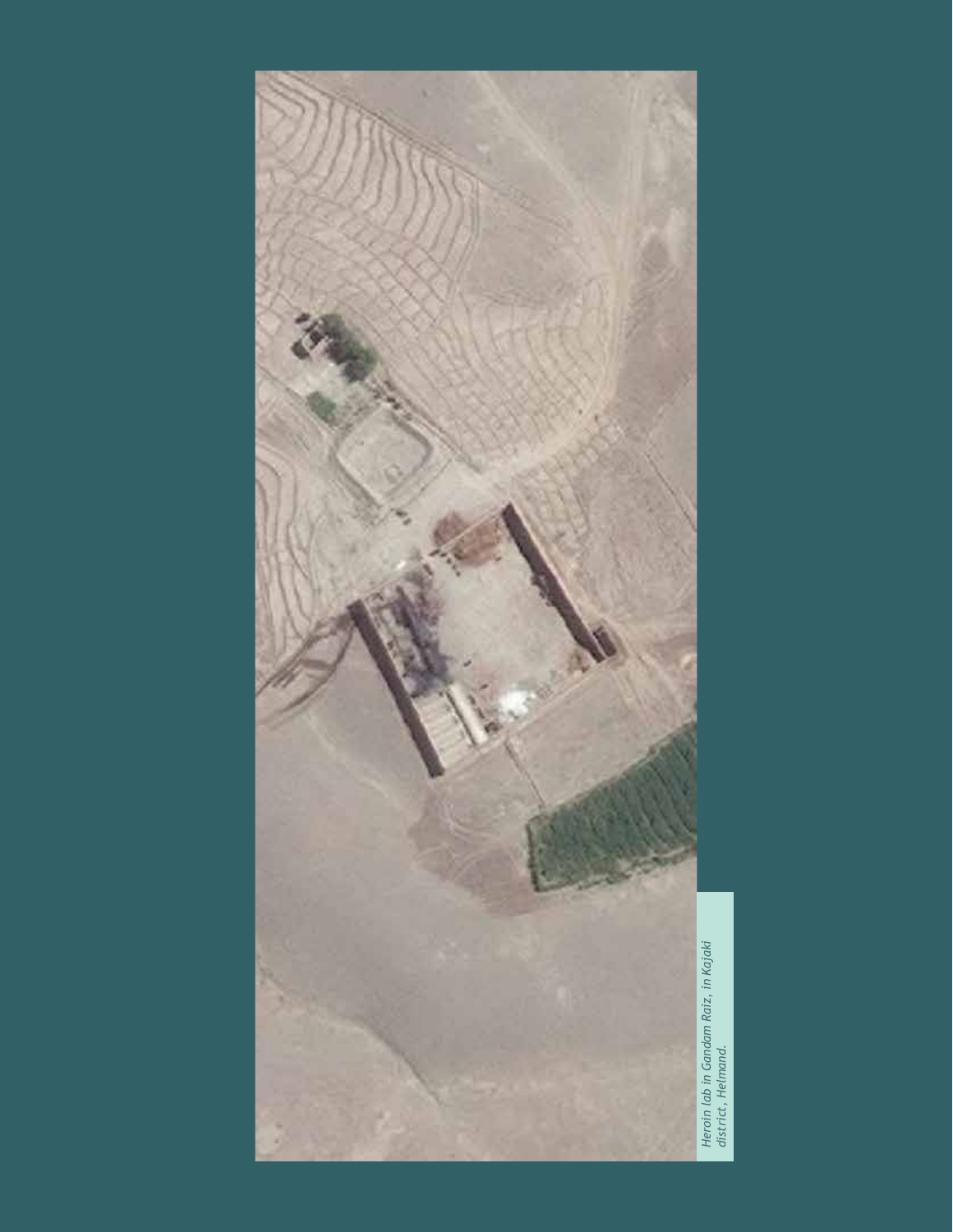

Firstly, the UNODC survey of 1994 was a pilot; a first stab at a visual estimate of opium poppy by surveyors on the ground and one that was recognised internally as flawed; an exaggerated account of cultivation, in part, to attract funding for the survey and programs in the future. Any decrease in cultivation in 1995 was as much the result of errors and methodological changes; UNDCP considered the 1994 and 1995 surveys not comparable and gave them "restricted circulation" (UNDCP 1995:ii and 2).

Secondly, while estimated levels of cultivation did decrease between 1994 and 1995, the bulk of this – 15,089 hectares of the 18,181 hectares reduction - took place in the eastern Afghanistan where the Taliban held no sway at the time. In the south, where the Taliban gained their first foothold cultivation rose marginally in Helmand (+8%) and fell in Kandahar (-38%) and Uruzgan (-66%) but from relatively low levels of cultivation. Furthermore, UNODC reported that farmers attributed reductions in the South primarily to falling opium prices and rising wheat prices, and only in part to statements by the Taliban.<sup>19</sup> Thirdly, the Taliban did not vanquish their opponents in Helmand – even then the primary opium producing province – until January 1995, some months after the planting season had begun. As such the Taliban were not in a position to ban cultivation even if they had wished to.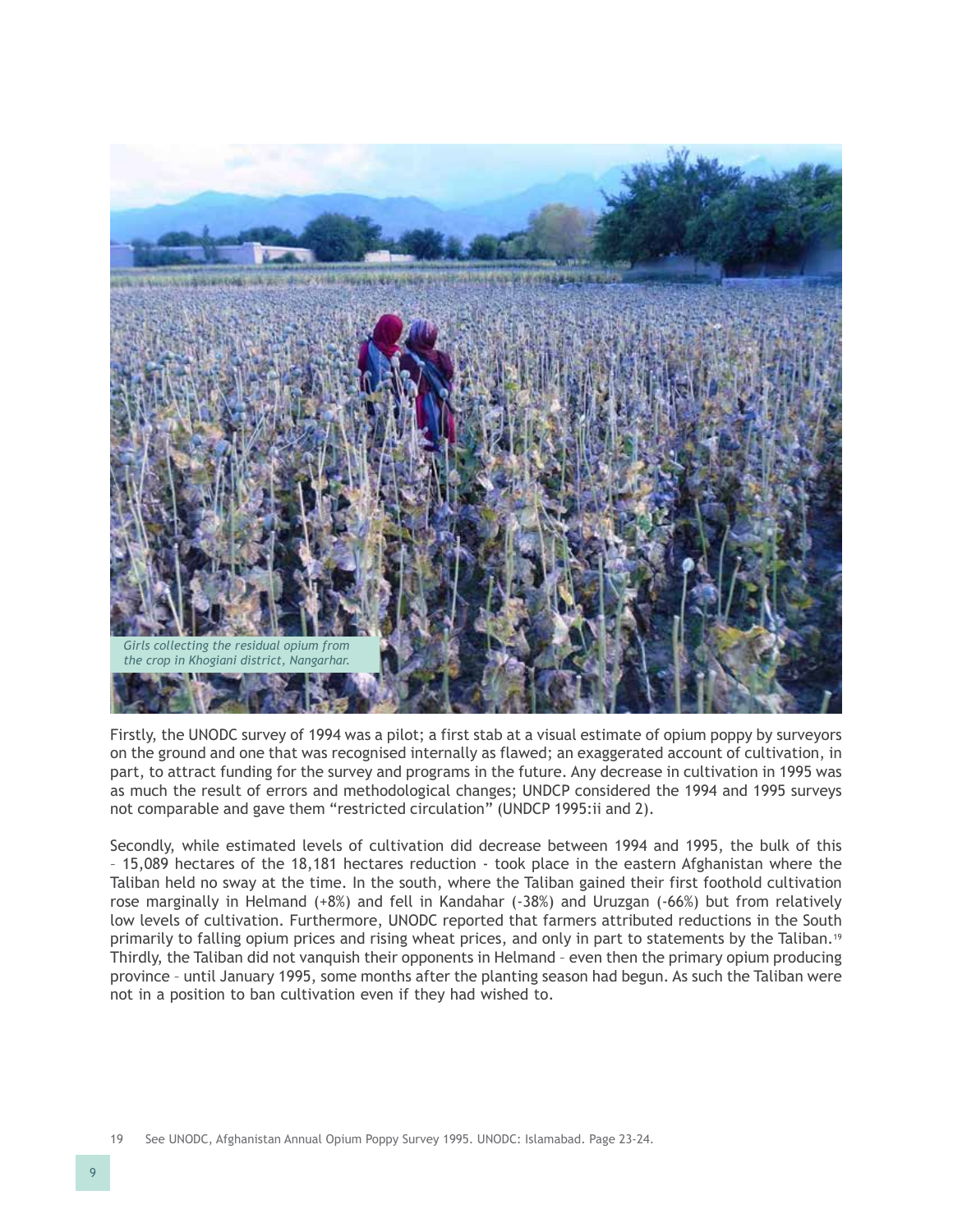

Finally, there is a further challenge in that the USG reported an increase in cultivation in Afghanistan between 1994 and 1995 from 29,190 ha to 38,740 ha, with rising levels of cultivation in Kandahar (from 2,666 ha to 3,050 ha), Uruzgan (from 3,293 ha to 3,640 ha) and dramatic increases in Helmand (from 12,529 ha to 22,700 ha);<sup>20</sup> and neither the USG nor UNODC estimates show a dramatic increase in cultivation between 1995 and 1996 that would suggest the Taliban's ban "was lifted".21

After the "ban" of 1994 there were four further statements by the Taliban prohibiting opium: one in November 1996,<sup>22</sup> a further statement in September 1997, followed by a clarification a month later,<sup>23</sup> and then a call by Mullah Mohammed Omar for a one-third reduction in cultivation in September of 1999.<sup>24</sup> Each of these so called bans stand in stark contrast to the effective prohibition imposed by the Taliban in 2000/01; this was more than just a statement of intent. Between 2000 and 2001 cultivation fell from 82,000 to 8,000 hectares, a move that was extolled by the UN and donors alike. But beneath these headlines lay a much more protracted political process that says much about the Taliban's authority over Afghanistan at the time and how it had the diffuse nature of political power in rural areas, even at the zenith of the Taliban's rule.

- 20 See US Department of State, 'International Narcotics Control Strategy Report 1995'.
- 21 The USG statistics show a decrease in cultivation between 1995 and 1996 from 38,740 ha to 27,950 ha. In Helmand cultivation was estimated to have fallen by 5%. During the same period UNODC reported that cultivation increased from 53,759 ha to 56, 824 ha with cultivation falling in Helmand (19,753 ha to 24,909 ha) and rising in Kandahar (2,461 ha to 3,160 ha) and Uruzgan (2,573 ha to 7,777 ha). See US Department of State, 'International Narcotics Control Strategy Report 1996' and UNODC, Afghanistan Annual Opium Poppy Survey 1997. UNODC: Islamabad. Page 5.
- 22 On November 10 1996 the Taliban declared "their opposition to the production, processing and trafficking and abuse of opium and pledged their determination to take all necessary measures, in the context of regional and international cooperation and assistance to deal with the drug phenomenon in accordance with the international drug control conventions" cited in UNODC, 'Strategy Paper for the Implementation for the Poppy Crop Reduction Project (C28) Afghanistan, 1997-2000', UNODC/ROSWA Unpublished Paper, August 1997, page 10.
- 23 'On 10 September 1997, the State High Commission for Drug Control stated that: "The Islamic State of Afghanistan informs all compatriots that as the use of heroin and hashish is not permitted in Islam, they are reminded once again that they should strictly refrain from growing, using and trading in hashish and heroin. Anyone who violates this order shall be meted out a punishment in line with the lofty Mohammed and Sharia Law and this shall not be entitled to launch a complaint." This declaration was subsequently amended by a clarification issued on October 1997 which specifically banned the cultivation and trafficking of opium'. See UNODC, Afghanistan Annual Opium Poppy Survey 1998. UNODC: Islamabad. Page 6.
- 24 Cited in Farrell, G. & Thorne, J. (2005). Where have all the flowers gone?: Evaluation of the Taliban crackdown against opium poppy cultivation in Afghanistan. International Journal of Drug Policy 16(2005):81-91, page 85 [http://www.unawestminster.org.uk/pdf/drugs/UNdrugsfarrell\\_IJDP16.pdf](http://www.unawestminster.org.uk/pdf/drugs/UNdrugsfarrell_IJDP16.pdf)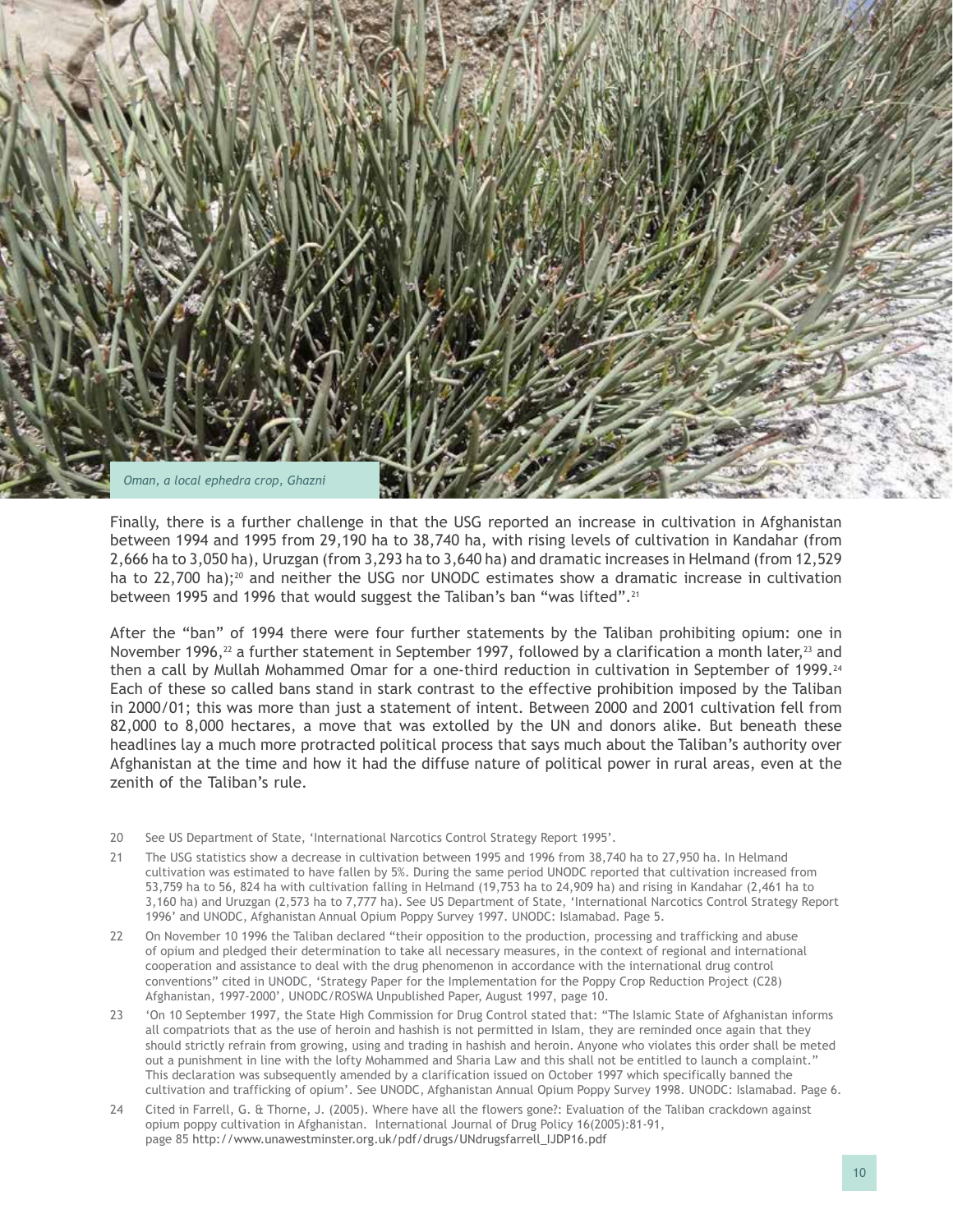| Date                 | <b>Taliban Statement</b>                                                                                                                                                            | Change in<br>cultivation (UNODC)                       | Other factors influencing<br>results                                                                           | <b>Overall</b><br>Impact of<br>Statement |
|----------------------|-------------------------------------------------------------------------------------------------------------------------------------------------------------------------------------|--------------------------------------------------------|----------------------------------------------------------------------------------------------------------------|------------------------------------------|
| 1994                 | Ban on opium poppy<br>cultivation                                                                                                                                                   | Cultivation fell<br>from 69,927 ha to<br>53,732 ha     | Unreliable survey in 1994;<br>reduction localised<br>largely in Nangarhar<br>where Taliban had no<br>presence  | No effect                                |
| 10 November<br>1996  | Statement of opposition<br>to production, processing,<br>trafficking and abuse of<br>opium and pledge to take<br>all necessary measures                                             | Cultivation rose<br>from 56,819 ha to<br>58,417 ha     |                                                                                                                | No effect                                |
| 10 September<br>1997 | Informed compatriots to<br>use of heroin and hashish<br>is not permitted under<br>Islam and should strictly<br>refrain from growing, using<br>and trading in hashish and<br>heroin. | Cultivation rose<br>from 58,417 ha to<br>63,664 ha     |                                                                                                                | No effect                                |
| 20 October<br>1997   | <b>Clarification issues</b><br>specifically banning<br>cultivation and trafficking<br>of opium                                                                                      | Cultivation rose<br>from 58,417 ha to<br>63,664 ha     |                                                                                                                | No effect                                |
| 1999                 | A call for a 1/3 reduction<br>in opium poppy cultivation                                                                                                                            | Cultivation fell<br>from 90,000 ha to<br>81, 983 ha    | Severe drought<br>particularly in southwest<br>and north;<br>Price differentials<br>between wheat and<br>poppy | Little to no<br>effect                   |
| <b>July 2000</b>     | Outright ban on opium<br>poppy cultivation                                                                                                                                          | Cultivation fell<br>from to 81,983 ha<br>to 7,598 ha a | Severe Drought;<br>Price differentials<br>between wheat and<br>opium                                           | Significant<br>effect                    |

#### Table 1: Summary of Taliban bans and their effects, 1994 - 2001

#### **Sixth time lucky**

In 2000 things were different from these earlier efforts to ban opium by the Taliban. Most importantly, the ban was imposed at a time when wheat prices had almost doubled<sup>25</sup> and opium prices were at an all-time low. In 2000 Afghanistan was experiencing a protracted drought and the Government of Pakistan (GoP) had banned the movement of wheat flour from the Punjab to what was then North West Frontier Province (now Khyber Pakhtunkhwa) for a further season in the spring of 2000 in an attempt to limit smuggling to Afghanistan.<sup>26</sup> Consequently, farmers in Afghanistan were increasingly concerned about their food security and whether wheat would be available to purchase with diminished proceeds from their opium crop. Under these circumstances

<sup>25</sup> World Food Programme, '1.5 million Afghans face severe' food shortages' WFP News Release, 11 February 2000.

<sup>26</sup> Bureau Report, 'Ban on movement of wheat creates flour crisis in NWFP', 23 March 2000, https://asianstudies.github.io/ area-studies/SouthAsia/SAserials/Dawn/2000/mar25.html#bano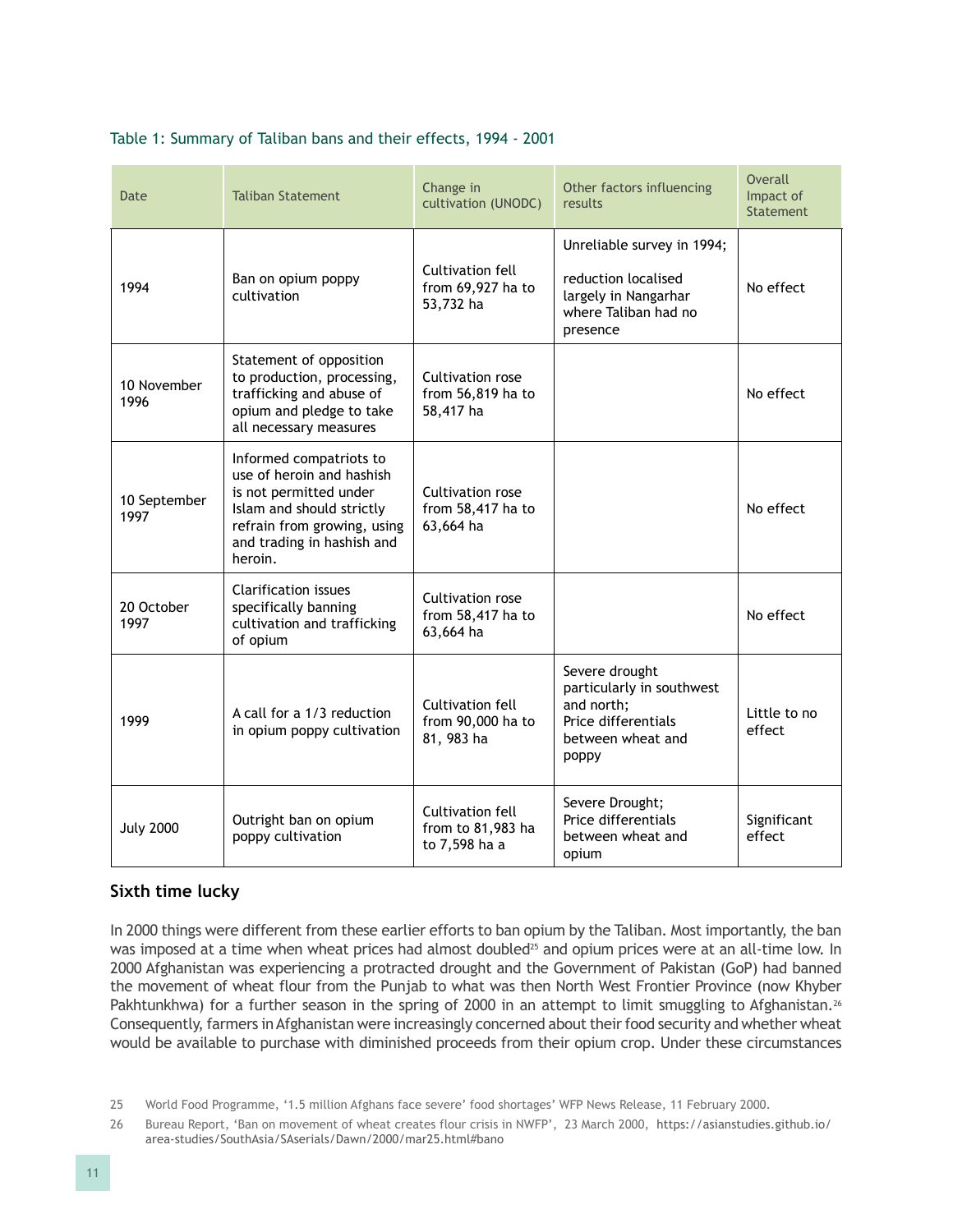– as we have seen time and time again – farmers switch from opium poppy to wheat, fearful that they will not be able to buy wheat in the local market and feed their families. Opium prices were as low as US\$30 per kilogram in June 2000 and combined with a drought that was having a significant impact on yields, farmers were increasingly conscious of the risks of planting an input intensive crop like opium poppy, when they would need higher incomes with which to purchase ever more expensive wheat flour.

Politically the Taliban were a pariah regime and despite the widespread effects of the war and drought the country faced significant shortfalls in humanitarian funding. Recognised as the government of Afghanistan by only three nations – Pakistan, the United Arab Emirates and Saud Arabia – less conservative elements of the Taliban pressed for wider recognition by the United Nations and the member states. Their attempts to recast the regime – such as negotiating the release of hostages in Kandahar from a hijacked plane from Kathmandu, the trial of members of a Christian NGO for proselytizing, and even an offer to try Osama Bin Laden under Islamic law – were undermined by the destruction of the buddhas in Bamian and the Taliban's record on human and women's rights. A ban on opium was positioned by the Taliban as a humanitarian act of universal appeal, something that western countries would not be able to question and would need to be seen to support politically and financially. <sup>27</sup>

With the right economic conditions for a reduction in levels of opium poppy cultivation, and the incentives to implement, the Taliban, drew on its political and military position, as well as the religious leadership of Mullah Omar – Amir ul-Mumineen (the leader of the faithful) – pushed for a widescale ban. By this stage the Taliban had gained traction in the countryside, consolidating their position in many of the villages areas where opium poppy was grown. They started by negotiating with some of the more influential and powerful tribes, those who might offer resistance to a ban on opium production if they were not in agreement and could influence other tribes to comply if they were seen to adhere to it. In the east the Shinwari were instrumental. A relatively cohesive tribe that dominate five strategic districts in the southern part of Nangarhar bordering Pakistan and heavily involved in cultivation and trade. The elders were alleged to have received payments to support the ban, and been provided unfettered access to a high profile mission of western donors sent to review the ban and its effects, where the Shinwaris solicited projects directly. In the southern region, elders from the district of Nad e Ali, in Helmand – a district that often cultivated up to a quarter of the country's entire opium crop in given year - were also given access to Mullah Mohammed Omar to make their opposition known and solicit support.

With potential powerful opponents neutralised or coopted the Taliban then undertook a strategic campaign of crop destruction. Initially they targeted some of the higher valleys just after the crop had been planted. These where areas where the elders and tribes were already on side; where in the past there had been resistance to prohibition efforts. Targeting these particular areas served as a demonstration effect, convincing farmers in lower lying areas that the Taliban were serious in their plan to ban opium poppy, and encouraged the rural population not to plant opium poppy in the first place. By striking early in the growing season farmers had not expended considerable time and resources on their opium crop only to see it destroyed; they also had the opportunity to plant something else prior to the onset of winter. This strategy served to manage the risk of widespread dissent; something the Taliban were keen to avoid as it could undermine the image they had projected – particularly to the outside world - of having complete control of the countryside.

The reality of course was something rather different. When the Taliban expanded from their base in the South across the country they defeated some of their opponents militarily but reached political settlements with others. Tribal and military elites may have acquiesced to Taliban rule but they were often given varying degrees of autonomy depending on the political and military capital at their disposal.<sup>28</sup> Moreover, these settlements were not static but were constantly evolving, particularly in the late 1990s, as the Taliban faced growing dissent and increasing financial difficulties.<sup>29</sup>

<sup>27</sup> David Mansfield, A State Build on Sand: How Opium Undermined Afghanistan

<sup>28</sup> Johnson, C & Leslie, J. (2004) Afghanistan: the Mirage of Peace. London: Zed Books, page 145; Crews, R. D. and Tarzi A. (Ed.,) (2008). The Taliban and the crisis of Afghanistan. Cambridge: Harvard University Press page 111-112.

<sup>29</sup> Francesc Vendrell, personal communication 24 April 2001; Crews, R. D. and Tarzi A. (Ed.,) (2008). The Taliban and the crisis of Afghanistan. Cambridge: Harvard University Press pages 262 & 265.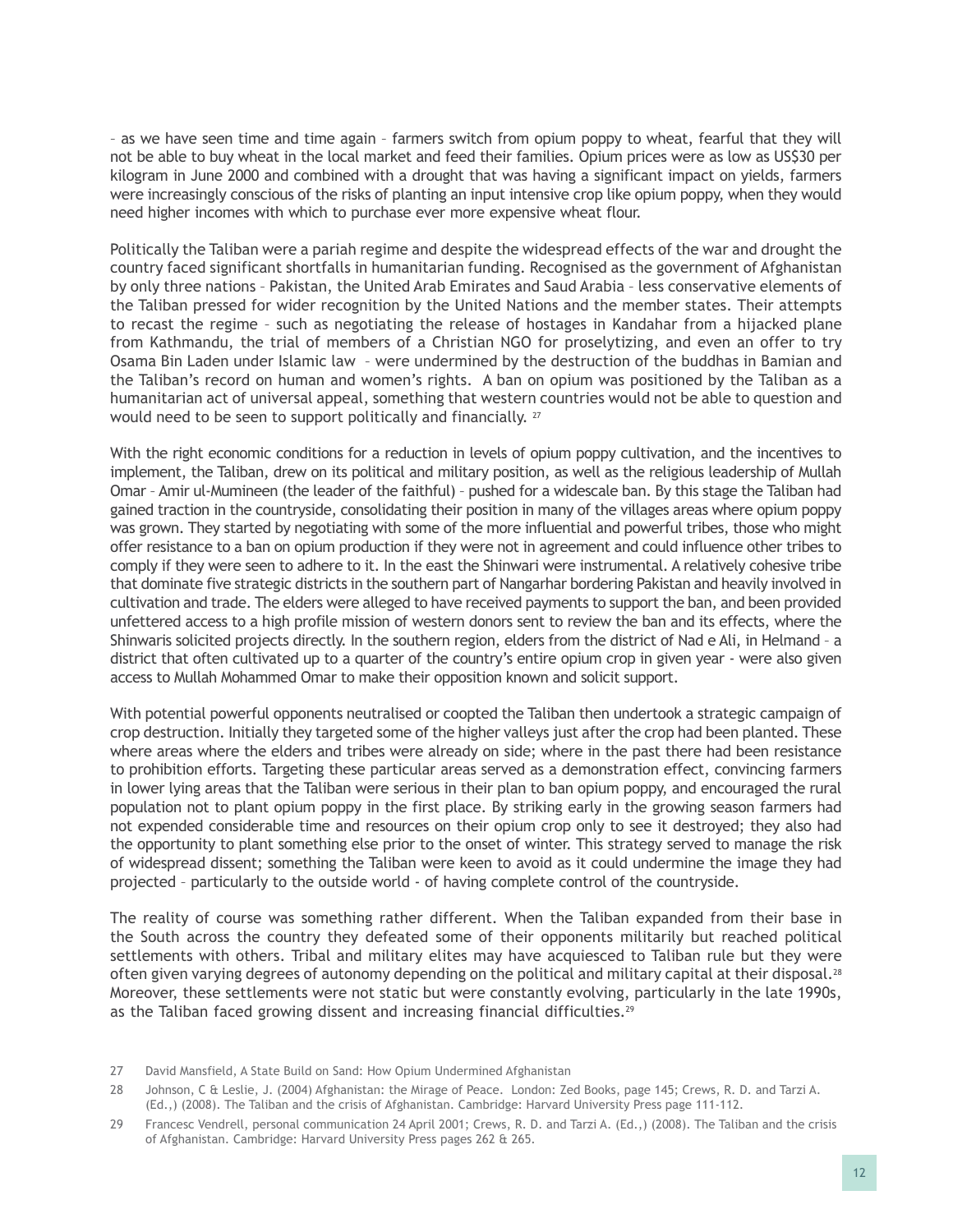While the Taliban ban gave an impression of consolidated territorial control, informed accounts stress a different reality, arguing that the administration was dysfunctional and inconsistent.<sup>30</sup> Ministries were largely a facade, they lacked budgets, policies and an effective bureaucracy. Instead, the regime largely relied on the development community (e.g., NGOs, UN) to deliver social services and in many cases infrastructural projects. Furthermore, policy positions adopted in Kabul would often be undermined by those in Kandahar with a far more conservative agenda. In the countryside there was considerable scope for pragmatism with nongovernmental organisations and the United Nations continuing to deliver education services to women and girls in those parts of the country where local leaders and communities were more supportive and pragmatic than the edicts of Mullah Mohammed Omar would suggest. Even the claims that the population had been disarmed were overstated with rural communities, particularly those in the mountainous areas retaining their weapons but consenting to withdraw them from public space as long as the Taliban maintained security. As Maley (2002: 217) notes: "The claim that the Taliban 'controlled' large tracts of Afghanistan was misleading, since the Taliban presence in rural areas was light."31

In reality, the Taliban regime, as with Afghan governments before it, ruled through a combination of coercion and negotiation. In lowland areas, located along the main trading routes and river valleys, the Taliban regime could easily impose its will on a population that was more accessible and consisted of a multitude of long-settled tribes – this can be understood as the 'state space' that previous regimes had also governed with relative ease. However, in the more mountainous areas the population is more cohesive, often consisting of a single tribal group, and have historically been given greater autonomy. In these hinterlands there was little evidence of Taliban presence beyond a few armed militia located in the district governor's office. In these areas the Taliban regime, like its predecessors, adopted a strategy of containment working with the rural elite to co-opt and neutralise dissent.<sup>32</sup>

The opium ban was also implemented amidst a backdrop of growing resentment and dissent against Taliban rule even in Pashtun areas.<sup>33</sup> As with their predecessors in the mujahideen, military conscription had made the Taliban increasingly unpopular, particularly as many were dying fighting in the north.<sup>34</sup> The Taliban's inability to bring economic stability despite improvements in physical security had led to growing frustration among the population. Incidences of corruption had become more widespread and there had been a number of armed rebellions throughout their rule, even in those districts that were considered to be the heart of Taliban territory, including Arghandab in the province of Kandahar, and Kajaki in Helmand.<sup>35</sup> Even during the donors mission to investigate the prohibition, the Taliban leadership in the east had to negotiate safe passage for the mission to visit the Mohmand and Pekhar valleys in Achin; an area where the mix of civil disobedience in protest against the ban, the presence of traders and drug processing facilities, and reports of the inflow of weapons raised major concerns for the Taliban given the seniority of some of the diplomats and Taliban's concerns for their security and welfare.<sup>36</sup>

- 31 Maley, W. (2002). The Afghanistan Wars. London: Palgrave Macmillan.
- 32 Barfield, T. (2010). Afghanistan A Cultural and Political History Princeton, U.S.A.: Princeton University Press.
- 33 Rashid, A. (2001). Taliban Islam, Oil and the New Great Game in Central Asia. London: IB Tauris; Crews, R. D. and Tarzi A. Ed.,) (2008). The Taliban and the crisis of Afghanistan. Cambridge: Harvard University Press; pages 259-268.
- 34 Vendrell, personal communication 24/04/01; Crews, R. D. and Tarzi A. (Ed.,) (2008). The Taliban and the crisis of Afghanistan. Cambridge: Harvard University Press, pages 262, 265.
- 35 Crews, R. D. and Tarzi A. (Ed.,) (2008). The Taliban and the crisis of Afghanistan. Cambridge: Harvard University Press, page 262, Mansfield D. Mansfield, D. (2001, May). The Impact of the Taliban Prohibition on Opium Poppy Cultivation in Afghanistan. Unpublished paper prepared for the Donors Mission to Afghanistan, 23 April – 4 May 2001, page 28.
- 36 'At the time of the fieldwork for the Taliban ban, a Taliban commander was killed in the Pekhar valley in Achin and the Taliban advised team members not to go to the area'

<sup>30</sup> Rashid, A. (2001). Taliban Islam, Oil and the New Great Game in Central Asia. London: IB Tauris, page 212; Johnson, C & Leslie, J. (2004). Afghanistan: the Mirage of Peace. London: Zed Books, pages 152-153; Donini, A., Niland, N. & Wermester, K. (Ed.,) (2004). Nation-building unraveled? Aid, peace and justice in Afghanistan. Connecticut: Kumarian Press, page 190; and Marsden, P. (1998) The Taliban War, Religion and the New Order in Afghanistan. London: Zed Books, page 93.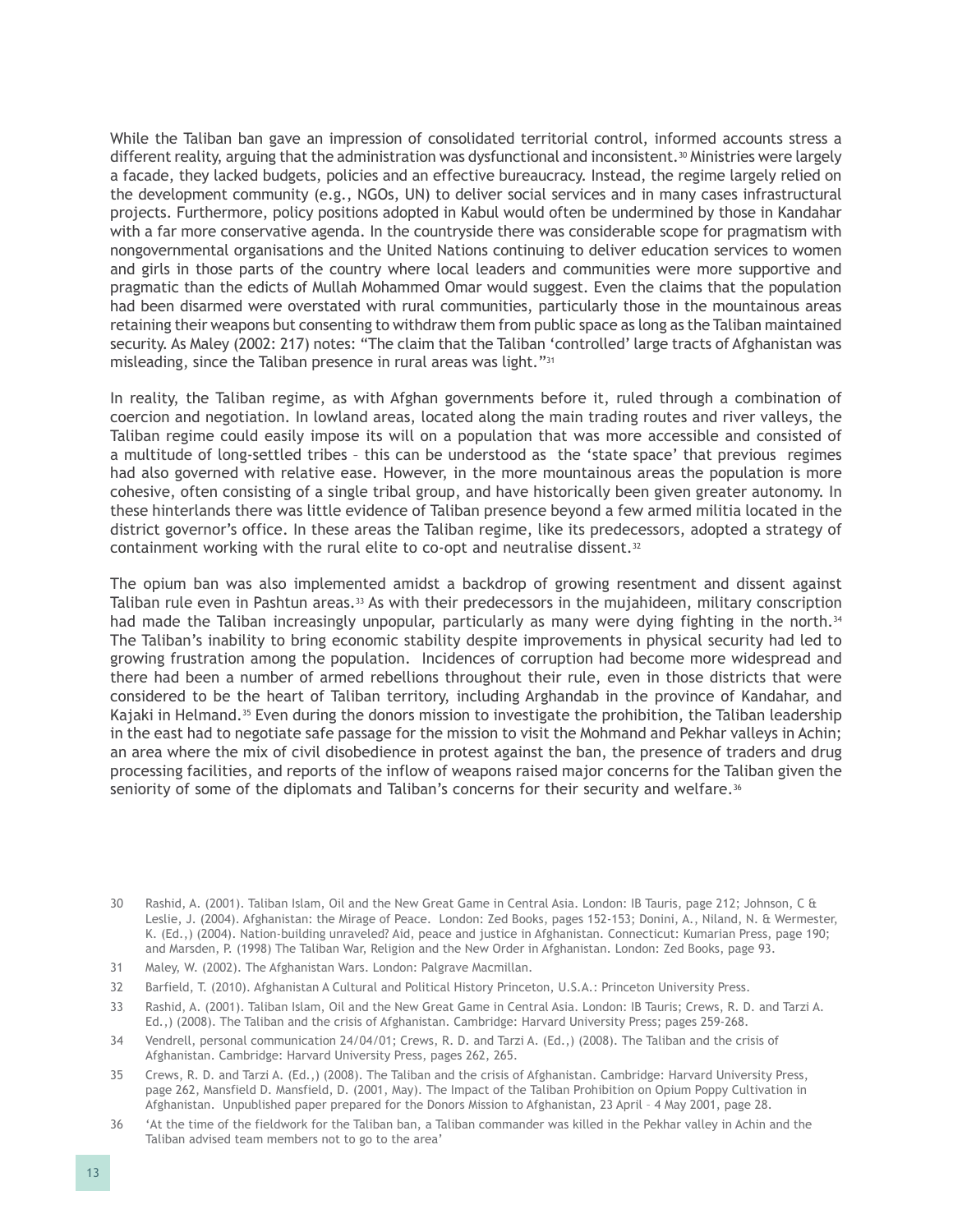

There were also tensions within the Taliban's leadership, which had evolved from a core of Kandahari conservatives in the mid-1990s to include a multiplicity of different groups, including former communists from the Khalq party, who did not necessarily share the same moral and social vision for the country.<sup>37</sup> There were reports of disputes between the 'conservatives' in Kandahar, headed by Mullah Mohammed Omar, and the 'moderates' under the tutelage of Mullah Rabbani who was based in Kabul.<sup>38</sup> The divisions were such that Rashid (2001: 212) saw the potential for the moderates to stage a coup against Mullah Mohammed Omar.

It is important to note that the imposition of the ban changed the nature of the relationship between rural communities the Taliban and those in the rural elite that had played their part in imposing prohibition in these areas. While coercion had been an important element of the bargaining process with rural elites and the local population, it was used only judiciously to encourage compliance. A far more critical element in gaining consent in these more autonomous areas was the potential for patronage and rent from future development assistance. The expectation that development assistance would be forthcoming was high at all levels of society but particularly amongst the rural population and key tribes like the Shinwari who had been instrumental in the imposition of the ban in the eastern region.

Ultimately the ban on opium shifted the political settlement that had been reached between the Taliban and much of rural Afghanistan during their rule. If sustained, prohibition had the potential to challenge the political and financial autonomy of the periphery, making them reliant on the patronage of the centre.

- 37 Goodson, L. P. (2001) Afghanistan's Endless War: State failure, regional Politics, and the Rise of the Taliban. Seattle: University Of Washington Press, page 107.
- 38 Crews, R. D. and Tarzi A. (Ed.,) (2008). The Taliban and the crisis of Afghanistan. Cambridge: Harvard University Press, page 238-273; Nojumi, N. (2002) The rise of the Taliban in Afghanistan: Mass mobilization, civil war, and the future of the region. New York: Palgrave, pages 179-181; Gannon, K. (2005). I is for Infidel: from Holy War to Holy terror: 18 years inside Afghanistan. New York, USA: Public Affairs, pages 51-65; Donini, A., Niland, N. & Wermester, K. (Ed.,) (2004). Nationbuilding unraveled? Aid, peace and justice in Afghanistan. Connecticut: Kumarian Press, page 190.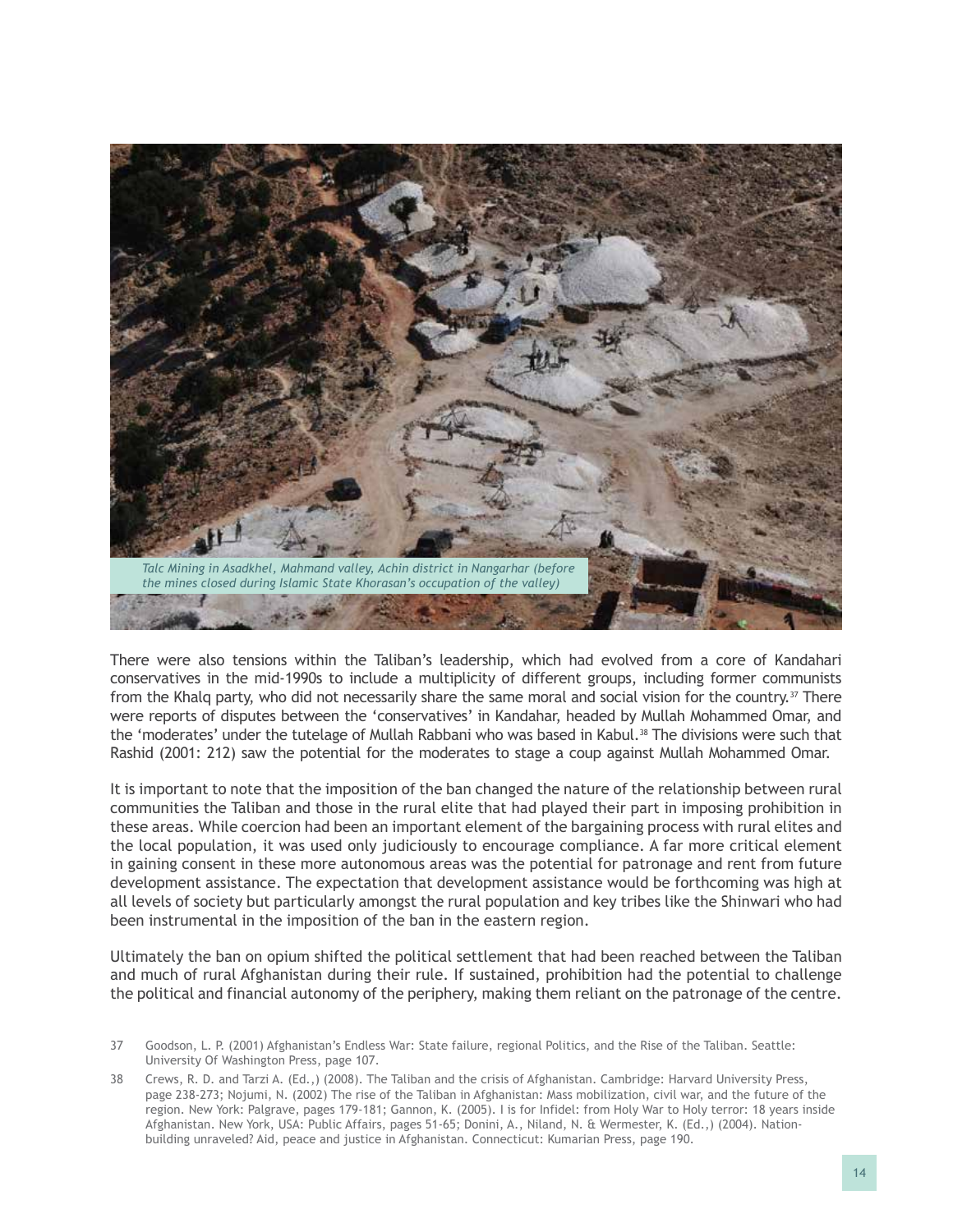In the absence of the capacity to subjugate the population with force – especially those in the mountains and borders where the Afghan state's writ has always been limit – and the necessary development funds to shore up the support of local elites, and at least lessen the impact the ban was having on large swathes of the rural population, there was little prospect of prohibition being pursued for a further year. The fragile deals that were struck in the periphery would have been hard to maintain without some evidence that the rural population's economic prospects would not continue on such a dramatic downward trajectory. It is hard to believe that if development assistance was not delivered the Taliban would not have come under considerable political pressure from key tribal groups to abandon the ban, and that the leadership would not have capitulated, particularly given the availability of weaponry both within Afghanistan and the region, the ongoing conflict, and the Taliban movement's own internal struggles.

Negotiating a second year of a ban under these conditions in the fall of 2001 would have presented a significant challenge for the rural elite as well as the Taliban leadership. Considerable amounts of political capital had been expended by the Taliban leadership, tribal leaders and local elders in the process of implementing prohibition with the expectation that they would see development benefits. The kind of resistance that was seen in the upper parts of Achin during the spring of 2001 could easily have turned to a more widespread rural rebellion that would have challenged the image of sovereignty that the Taliban looked to project both internationally and domestically. In fact, in April 2001 there were already reports that Hajji Qadir was moving weapons across the border into eastern Afghanistan, and the potential for dissent in other parts of the country was extremely high. The Taliban's ban was exacting an economic toll on the population and there were fears this could be exploited by opposition groups both internally and across the borders. As Francesc Vendrell noted at the time of the ban, while reflecting on what he saw as the "rebellious mood amongst the rural population', 'The Taliban will not put religious purism ahead of their military ambitions."39

#### Taliban 2.0.

Given the realities of the Taliban's past efforts to prohibit opium, could they pursue such a policy today as others have suggested and their leadership declared in Moscow? For a number of reasons, it seems highly improbable.

For one, the Taliban of 2019 does not have the coherence that it had in the 1990s. We should be careful not to read too much into the ceasefire implemented in the Eid of 2018. Mullah Omar is dead, and today's leadership has none of the religious authority or credentials of Amir ul-Mumineen. The movement is also more fractious than it was in the 1990s. Rivalries dominate the leadership and at the local level there is a vast array of different policies and practice that suggests there is a high degree of decentralisation and local autonomy. In the absence of a centralised command and control it is hard to believe that many of the local commanders who have been fighting on the front lines would be willing to abandon opium poppy and the financial independence they have gained through its taxation at the behest of a Taliban leadership in Quetta, Peshawar, or anywhere else. During their previous incarnation it took 6 years, territorial control of 90 percent of the country, and repeated – but ignored – counternarcotics efforts before the Taliban could deliver an effective prohibition in the 2000-01 growing season. And even then, the bargains that were struck left them vulnerable to political opposition and dissent. Today's peace process is not even in its infancy and there are simply too many unknowns involved to garner support from local Taliban commanders for a ban on opium.

Secondly, these same commanders would find themselves facing the ire of local farmers were they to enforce a ban. This has been witnessed many times, not only in 2001 but also during subsequent prohibitions under the Karzai administration, such as in Nangarhar, Helmand and Balkh. In some cases, the aggressive drive to ban opium led to local elites being ousted not only from their positions as community

<sup>39</sup> Fransesc Vendrell, personal communication 24 April 2001.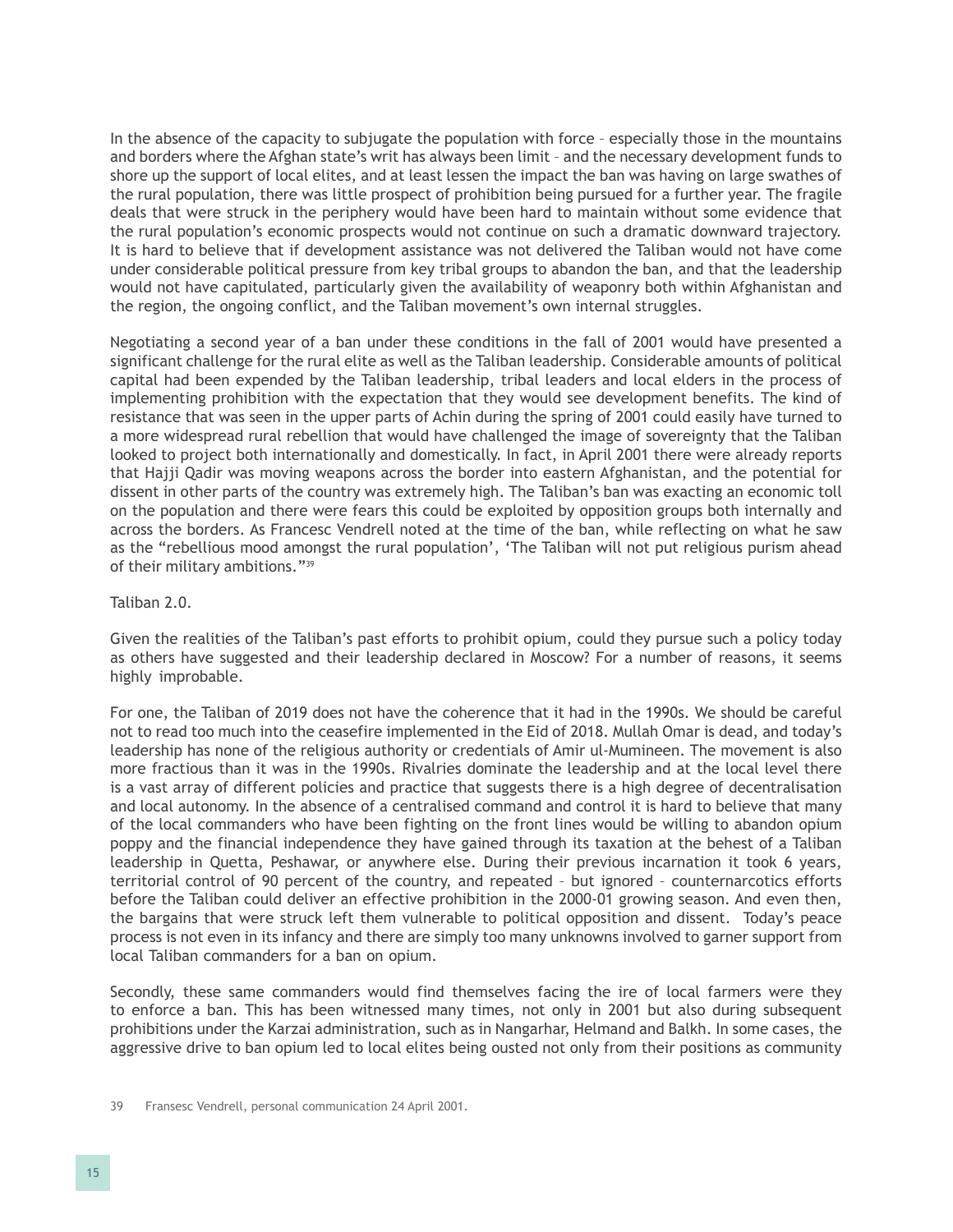leaders, but from the very valleys where they lived. For example, the role tribal elders played in imposing a ban in Nangarhar between 2007 and 2010 led to just such a move in the upper valleys of Achin. In many instances the push to prohibit opium also led to the local population soliciting the support of armed actors, most notably the Taliban to curtail the government's ability to eradicate the crop.

In fact, for the last decade or more the Taliban has sought to exploit the counternarcotics policies of the Afghan government and western donors, and the perception that crop destruction was at the forefront. They have done so in order to gain the support of farmers by encouraging cultivation with offers to protect the crop. In doing so, the Taliban looked to position themselves as saviours of a rural population that faced the threat of crop destruction; they sought to present themselves as a movement that understood the economic needs of their compatriots in the countryside in stark contrast to an Afghan government portrayed as "puppets" of American counternarcotics policy with no regard for the welfare of the population. It is hard to see how a Taliban leadership, and in particular local commanders and soldiers who live amongst these farming communities, would retain authority and credibility with a rural population that gave them succour during the conflict, were they to about-turn and announce a ban on opium production. This is also a situation that other armed groups, or those opposing a settlement within the Taliban would look to exploit; and something the Taliban leadership will desperately look to avoid for fear of exposing and exacerbating the divisions within. Daesh might be one of those armed groups. While Daesh have imposed a local ban on opium in places like upper Achin, in Nangarhar between 2014 and 2016, other elements of the Islamic State Khorasan in Afghanistan have not proven so ideological and could well move to support cultivation to win over recalcitrant commanders and soldiers, as well as farmers who oppose a future poppy ban.

Thirdly, there remains no viable alternative to opium poppy cultivation in many of the areas in which the crop is concentrated, especially in the desert areas of the southwest where up to 2.4 million people are dependent on the crop for their income, shelter, food and water supply. This is the perennial problem: in the absence of opium poppy what are farmers to do? While promises have been made of an uptick in development assistance were there to be peace, those most dependent on opium poppy for their livelihoods have heard these words many times before and have been repeatedly disappointed by the outcomes; a function of funding constraints, corruption and the bulk of assistance going to the rural elite. They have heard declarations from western donors and repeated Afghan governments that large amounts of aid would flow in return for reductions in opium only to see much less than anticipated arrive, and much what of what did flow go to the better endowed areas nearer the provincial centres where farmers are less reliant on opium for their livelihoods, and to wealthier farmers in then more remote areas who also have other assets and revenues to draw upon. This is not an environment where the promises of a "peace dividend" tied to reductions in poppy will yield political support or the hope of a better future from those in the countryside. Hope will not triumph over the hard experience of the past.

There is no doubt that were the Taliban to commit to prohibiting opium poppy, there would be further offers of development support, particularly from the USG, but the reality is this assistance is rarely more than a band aid — short term and single-sector relief aimed at alleviating the political pressures on those who have agreed to ban poppy. The Helmand Food Zone (HFZ) implemented in between 2008 and 2011, was just such an initiative. Providing wheat seed and fertiliser to farmers, it sought to shore up support for the then Governor Gulab Mangal, so he could launch a campaign aimed at deterring planting and eradicating the crop of recalcitrants. The HFZ contributed to dramatic reductions in opium poppy within the canal irrigated areas of central Helmand, but it also impoverished the land-poor, compelling them to look for land in former desert areas, where they turned to cultivation of ever greater quantities of opium poppy. Therefore, on net, the HFZ led to increased production. UNODC can be seen to be pursuing the same kind of short-term single sector development assistance in its Boost Alternative Development Intervention through Licit Livelihoods (BADILL) program, funded by INL. This too ties development assistance directly to reductions in opium poppy - a strategy that has repeatedly proven ineffective in delivering the diversified livelihoods required to produce enduring reductions in opium poppy.<sup>40</sup>

<sup>40</sup> Special Inspector General Afghanistan Reconstruction, Counternarcotics: Lessons from the US Experience in Afghanistan, June 2018, page 108-109 <https://www.sigar.mil/pdf/lessonslearned/SIGAR-18-52-LL.pdf>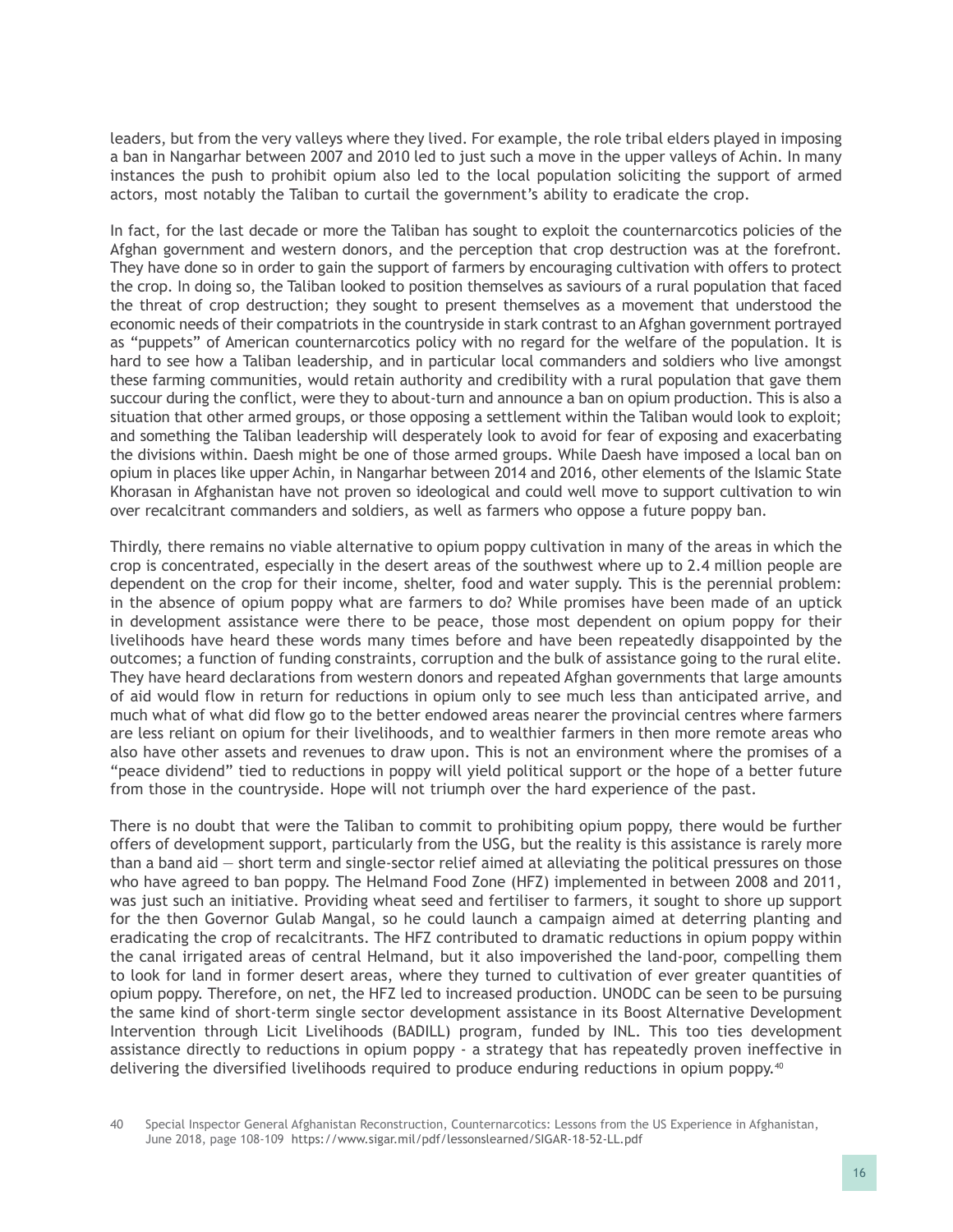### <span id="page-25-0"></span>**2.2. LICENSING THE CROP IN THE ABSENCE OF A REGULATORY AUTHORITY**

Legalisation or regulation has been another policy option for those looking to kick the drugs issue in Afghanistan into the long grass; in the advent of the failure of prohibition it is the go-to for those seeking a simple solution.

However, regulation requires an effective government and institutional capacity, something that Afghanistan will be lacking for some years to come, even if there were a political settlement. In many of the areas where opium poppy is currently grown in Afghanistan there is little state presence or capacity to regulate; nor is there the ability to enforce restrictions on cultivation were the crop grown outside the parameters of the law. In the former deserts of south western Afghanistan where opium poppy is at its most concentrated there are no state institutions whatsoever, and in areas such as Bakwa in Farah, even the Taliban's authority is the product of negotiations with the dominant Noorzai tribe. It is quite plausible, however, that many areas of Afghanistan would continue to produce opium illegally even if a future government pursued a policy of regulation, particularly given the low price of opium in the licit market.

The greatest constraint for Afghanistan in developing a regulated opium industry, however, is that of economics; the country does not have a comparative advantage in licit opium production. There are a number of countries that do produce opium legally for export but it is grown under a regulatory authority: where farmers are licensed to cultivate a specific amount; where the crop can only be sold to a recognized state or private entity; and where any refractions lead to punishment including imprisonment. As such, large scale licit cultivation is largely limited to the developed world with the exception of India and Turkey, which have protected status.

In Australia, opium is largely grown on the island of Tasmania, but in 2014 expanded to South Australia<sup>41</sup> and to New South Wales in 2017.<sup>42</sup> In Tasmania farmers cultivated an average of 40 hectares of opium poppy in 2013, with the largest farm growing 480 hectares.43 Across all three states farmers use improved seeds and combine harvesters, productivity is high and the unit costs of morphine equivalents  $-$  the unit of measure for the final product  $-$  are the lowest in the world.

In Afghanistan, on the other hand, the opium crop is grown on small farms, typically less than one hectare. It is sown and harvested manually, absorbing as much as 360 person days per hectare, and unit costs are more than 10 times that of Australia.<sup>44</sup>

Other nations that grow opium poppy legally, such as Spain, France and Turkey are also more efficient producers than Afghanistan. Even India which is the only country that continues to harvests raw opium - rather than cutting the top 10 centimetres of the plant and processing it to produce what is known as Concentrate of Poppy Straw (CPS) — produces a kilogram of morphine equivalent at a lower price than farmers in Afghanistan.45

- 41 Margot Kelly and Laurissa Smith, 'Opium poppy industry causing headaches for Tasmanian farmers with crop no longer considered lucrative' ABC Rural, 23 June 2018, [https://www.abc.net.au/news/rural/2018-06-24/pain-for-pharmaceutical](https://www.abc.net.au/news/rural/2018-06-24/pain-for-pharmaceutical-poppy-industry-in-tasmania/9881084)[poppy-industry-in-tasmania/9881084](https://www.abc.net.au/news/rural/2018-06-24/pain-for-pharmaceutical-poppy-industry-in-tasmania/9881084)
- 42 Madeline Clark, 'State's first opium crop harvest under way in Riverina', The Land, 2 January 2018, [https://www.theland.](https://www.theland.com.au/story/5146391/states-first-opium-poppy-crop-harvest-under-way-in-riverina/) [com.au/story/5146391/states-first-opium-poppy-crop-harvest-under-way-in-riverina/](https://www.theland.com.au/story/5146391/states-first-opium-poppy-crop-harvest-under-way-in-riverina/)
- 43 Department of Primary Industries, Parks, Water and Environment & Poppy Growers Tasmania, 'Factors Influencing Farmers Decisions to Grow Poppies', January 2013, page 15<https://dpipwe.tas.gov.au/Documents/Poppy-Report-220213.pdf>
- 44 William Byrd and David Mansfield, Licensing Afghan Opium for Medicinal Use: Why it Won't Work. USIP, Peace Brief, SEptember 2014, page 3. [https://www.usip.org/sites/default/files/PB179-Licensing%20Afghan%20Opium%20for%20](https://www.usip.org/sites/default/files/PB179-Licensing%20Afghan%20Opium%20for%20Medicinal%20Use.pdf) [Medicinal%20Use.pdf](https://www.usip.org/sites/default/files/PB179-Licensing%20Afghan%20Opium%20for%20Medicinal%20Use.pdf)
- 45 William Byrd and David Mansfield, Licensing Afghan Opium for Medicinal Use: Why it Won't Work. USIP, Peace Brief, SEptember 2014, page 3. [https://www.usip.org/sites/default/files/PB179-Licensing%20Afghan%20Opium%20for%20](https://www.usip.org/sites/default/files/PB179-Licensing%20Afghan%20Opium%20for%20Medicinal%20Use.pdf) [Medicinal%20Use.pdf](https://www.usip.org/sites/default/files/PB179-Licensing%20Afghan%20Opium%20for%20Medicinal%20Use.pdf)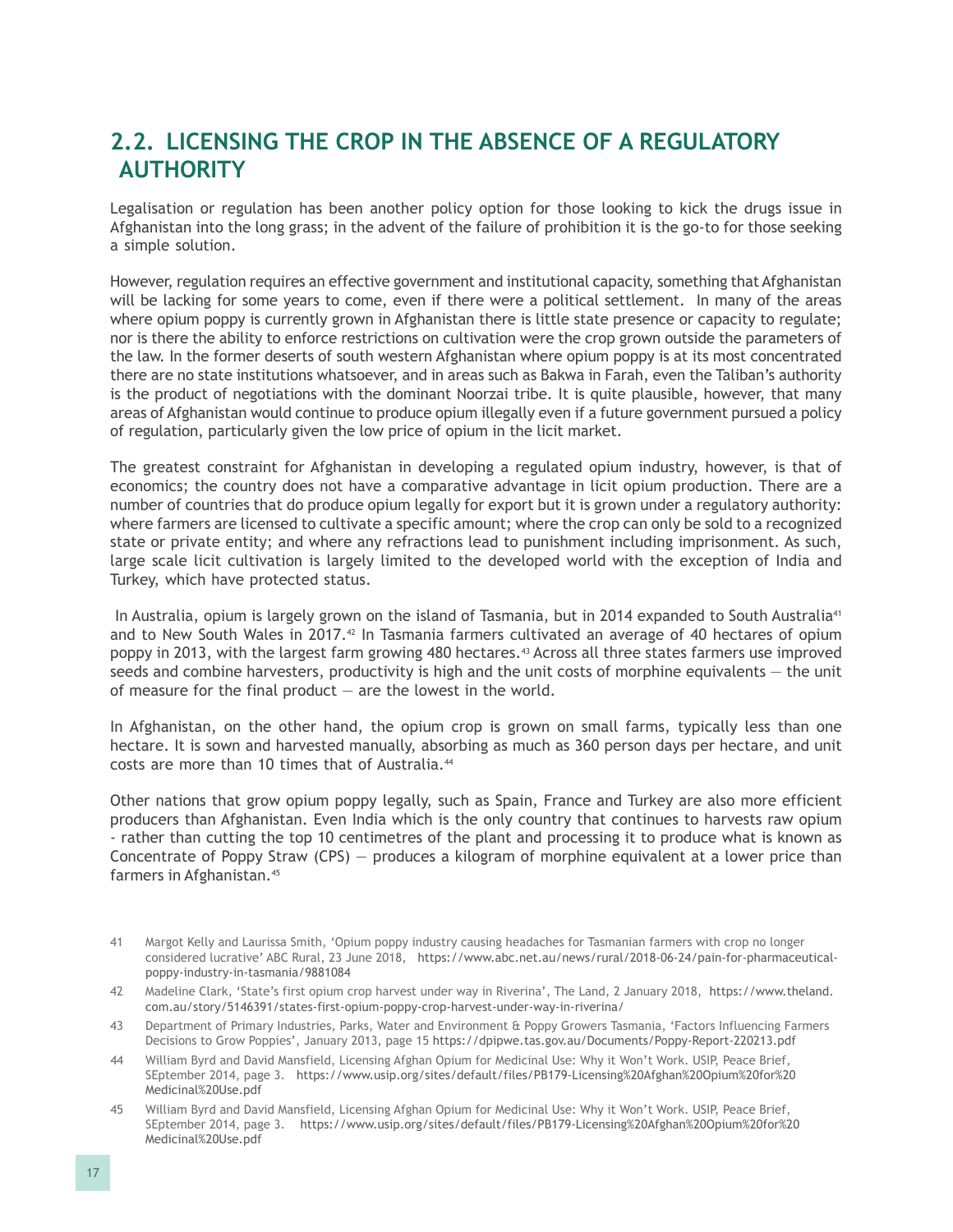

Furthermore, there is little demand for raw opium in the world of regulated opiates.46 Large pharmaceutical companies prefer CPS. It makes up the bulk of global supply of opiates, representing 95 per cent of opiate raw material rich in morphine. <sup>47</sup> The extraction of alkaloids from CPS also involves less residual waste than raw opium, and therefore presents less challenges (and costs) for disposal and fewer environmental hazards. CPS is also the preferred method of production: it offers considerable economies of scale compared to the extraction of opium; there are also fewer opportunities for diversion into the illicit market; and the final product has a higher value to weight ratio thereby reducing transport costs and making it to easier to secure.

A shift in production in Afghanistan towards CPS would have a profound effect on the economy. In Australia 22,363 hectares of opium were grown in 2009 and only 1,000 people were employed. In Afghanistan in 2018, an estimated 263,000 hectares of opium poppy were grown, employing as many as 420,800 people FTE. A shift to CPS would require a massive shift to agricultural technology that would not be easy to make and would lead to dramatic unemployment. It would also require expensive capital that the pharmaceutical companies are unlikely to fund given the probability of continued instability in Afghanistan and a supply of CPS from more secure nations that is already surplus to current world demand.<sup>48</sup>

Moreover, changes in US prescription laws in 2013, have had a significant effect on the global demand for legal opiates. Australian farmers have seen a contraction in demand and prices, and the legal opium industry has become much more competitive.<sup>49</sup> Even if it were more stable it is difficult to see how Afghanistan could compete on the world stage with producers like Australia, France or Spain with all the commercial, institutional and infrastructural advantages they have at their disposal.

- 46 Divya Rajagopal, 'Opium trade sluggish as norms, infra beg for upgrade', The Economic Times, 18 May 2019, [https://](https://economictimes.indiatimes.com/news/economy/foreign-trade/opium-trade-sluggish-as-norms-infra-beg-for-upgrade/articleshow/69382400.cms) [economictimes.indiatimes.com/news/economy/foreign-trade/opium-trade-sluggish-as-norms-infra-beg-for-upgrade/](https://economictimes.indiatimes.com/news/economy/foreign-trade/opium-trade-sluggish-as-norms-infra-beg-for-upgrade/articleshow/69382400.cms) [articleshow/69382400.cms](https://economictimes.indiatimes.com/news/economy/foreign-trade/opium-trade-sluggish-as-norms-infra-beg-for-upgrade/articleshow/69382400.cms)
- 47 International Narcotics Control Board, 'Supply of opiate raw material and demand for opiates for medical and scientific purposes', 2013, pages 93-100 , http://www.incb.org/documents/Narcotic-Drugs/Technical-Publications/2013/Part\_3\_ supply\_E.pdf
- 48 Margot Kelly and Laurissa Smith, 'Opium poppy industry causing headaches for Tasmanian farmers with crop no longer considered lucrative' ABC Rural, 23 June 2018, [https://www.abc.net.au/news/rural/2018-06-24/pain-for-pharmaceutical](https://www.abc.net.au/news/rural/2018-06-24/pain-for-pharmaceutical-poppy-industry-in-tasmania/9881084)[poppy-industry-in-tasmania/9881084](https://www.abc.net.au/news/rural/2018-06-24/pain-for-pharmaceutical-poppy-industry-in-tasmania/9881084)
- 49 Jamie Smyth 'US opiod crisis bites for Tasmania's poppy farmers' Financial Times, 22 March 2018 [https://www.ft.com/](https://www.ft.com/content/76e9d486-25bc-11e8-b27e-cc62a39d57a0) [content/76e9d486-25bc-11e8-b27e-cc62a39d57a0](https://www.ft.com/content/76e9d486-25bc-11e8-b27e-cc62a39d57a0) ; Margot Kelly and Laurissa Smith, 'Opium poppy industry causing headaches for Tasmanian farmers with crop no longer considered lucrative' ABC Rural, 23 June 2018, [https://www.abc.net.](https://www.abc.net.au/news/rural/2018-06-24/pain-for-pharmaceutical-poppy-industry-in-tasmania/9881084) [au/news/rural/2018-06-24/pain-for-pharmaceutical-poppy-industry-in-tasmania/9881084](https://www.abc.net.au/news/rural/2018-06-24/pain-for-pharmaceutical-poppy-industry-in-tasmania/9881084)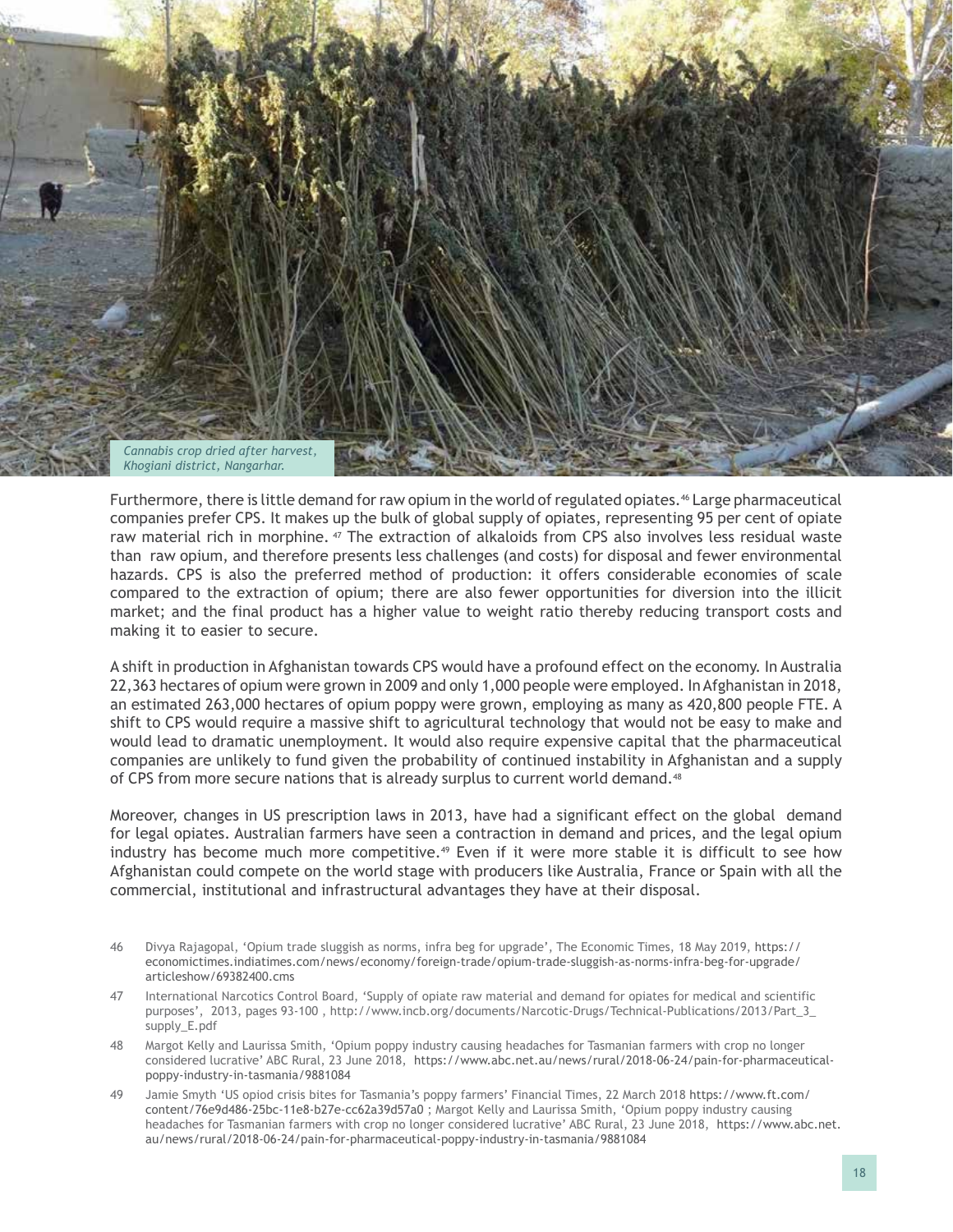#### <span id="page-27-0"></span>**3. MUDDLING THROUGH WITH MORE OF THE SAME**

There is a risk that the alternative to prohibition and regulation under any future political settlement is more of the same when it comes to counternarcotics: where the drugs issue is boundaried and compartmentalised and the task of addressing the problems associated with illicit drugs is tasked to international and national counternarcotics agencies with few levers and limited capacity.

Yet, we have seen how this works. The SIGAR Lessons Learned report on counternarcotics<sup>50</sup> ably documents past efforts. It illustrates the uncoordinated and inconsistent efforts to tackle the opium trade in Afghanistan; the battles between competing philosophies, strategies, institutional interests and mandates, and how they played out. Where annual targets, such as reducing the level of opium poppy cultivation and eradicating a certain amount of opium drove directives and spending, but undermined the wider effort to achieve stability and security, which in turn led to rising levels of opium production.

Where departments, both within donor nations and the Afghan government, worked at cross purposes: one department or project looking to dissuade opium poppy cultivation while another provided improved irrigation, with no contingency to offset the risks of greater amounts of land being used to grow better yielding opium poppy in future years. And another department looking to target a powerful local actor for arrest due to his involvement in the drugs trade, whilst another sheltered them from harm due to the information they provided on insurgents and a perception that they were key to local stability.

Over the last 18 years we have also seen how reluctant many branches of government were to engage in this most intractable of problems. Development departments and organizations would often only show willingness when levels of cultivation rose and those in Kabul or western capitals decided there was a political imperative to act. Nevertheless, the development response was often lacklustre and poorly considered; more an issue of being seen to do something rather than addressing the causes of cultivation in a meaningful way. In many cases it was business as usual with departments looking to repackage existing expenditure and interventions as counternarcotics in spite of the fact that some of them may have even contributed to rising levels of production.

The most basic development response - as was seen in 2005 following the imposition of a ban on opium production by Afghan authorities in Nangarhar and parts of the eastern region — was for USAID and DFID to fund the distribution of wheat seed and fertilizer to encourage farmers to shift from opium poppy to wheat cultivation. This was despite an awareness of the inadequacy of such an initiative given the multifunctional role that opium plays in livelihoods, and the risk that the fertiliser would be diverted to poppy cultivation. Despite these reservations the provision of wheat seed and fertiliser was at the heart of the Helmand Food Zone, counternarcotics initiative that ultimately contributed to increasing provinces capacity to produce more opium than ever before and expanded cultivation into former desert areas far beyond the reach of the state.<sup>51</sup>

Other interventions were also poorly thought through, and were based on an inadequate understanding of the opium economy and its relationships to the rural economy, the insurgency and the wider reconstruction effort. For example, the air strikes against drugs labs launched in November 2017 were intended to deny revenue to the Taliban, based on the claim that 60 per cent of the insurgents revenue was derived from the drugs trade and that 20 per cent of the total value of the trade went to the Taliban in tax.<sup>52</sup>

<sup>50</sup> Special Inspector General Afghanistan Reconstruction, Counternarcotics: Lessons from the US Experience in Afghanistan, June 2018, <https://www.sigar.mil/pdf/lessonslearned/SIGAR-18-52-LL.pdf>

<sup>51</sup> David Mansfield 'Truly Unprecedented: How the Helmand Food Zone supported an increase in the provinces capacity to porduce opium' AREU, October 2017 [https://areu.org.af/wp-content/uploads/2017/10/1728E-TRULY-UNPRECEDENTED-How](https://areu.org.af/wp-content/uploads/2017/10/1728E-TRULY-UNPRECEDENTED-How-the-Helmand-Food-Zone-supported-an-increase-in-the-province%E2%80%99s-capacity-to-produce-opium.pdf)[the-Helmand-Food-Zone-supported-an-increase-in-the-province%E2%80%99s-capacity-to-produce-opium.pdf](https://areu.org.af/wp-content/uploads/2017/10/1728E-TRULY-UNPRECEDENTED-How-the-Helmand-Food-Zone-supported-an-increase-in-the-province%E2%80%99s-capacity-to-produce-opium.pdf)

<sup>52</sup> US Department of Defense, Department of Defense Press Briefing by General Nicholson via teleconference from Kabul, Afghanistan: General John W. Nicholson Jr., commander, Resolute Support and U.S. Forces Afghanistan, 20 November 2017, https://dod.defense.gov/News/Transcripts/Transcript-View/Article/1377753/department-of-defense-press-briefing-bygeneral-nicholson-via-teleconference-fr/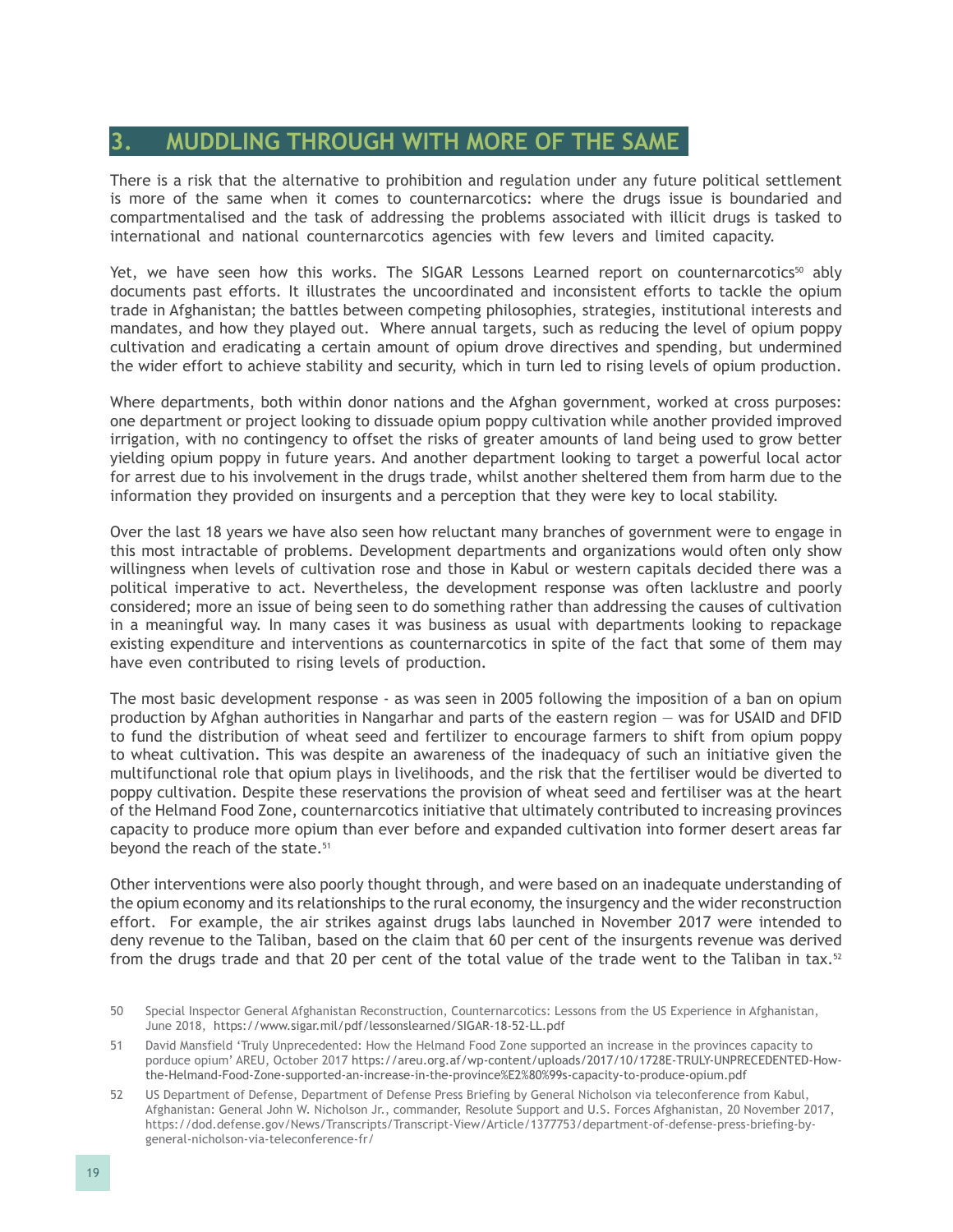Even were these assumptions correct - and there is plenty of evidence to suggest they are not<sup>53</sup> – the campaign spent many millions of dollars destroying what were largely inactive labs worth perhaps as much as US\$16,000 and which were very easily rebuilt, thereby having little impact on drug trafficking organizations and a negligible effect, if any, on the finances of the Taliban.<sup>54</sup> The airstrikes themselves, however, caused considerable disquiet amongst the rural population and furthered their resentment towards the US military and the Afghan government.<sup>55</sup>

The evidence suggests the biggest challenge associated with the counternarcotics effort in Afghanistan to date has been identifying and agreeing what the problem actually is and how best to manage it. After all, it is not the cultivation of opium poppy that is primary problem, it is more the illegally-generated funds, who obtains them and what they are used for. It is problem drug use and the implications that this has for Afghan society as well as further afield that is of concern, not that of whether levels of cultivation contract or expand. It is also the vulnerability that farmers are exposed to when they are reliant on a single crop for more than 80 per cent of their cash income; a crop that can fail due to drought or disease or is subject to falling prices due to over production or a change in consumer preferences. Yet, time and time again the primary strategy has been to target opiate production directly - through coercion farmers not to plant, bombing, eradication and crop substitution  $-$  as if eliminating the crop is simple, achievable, and that the benefits of doing so always outweigh the consequences.

<sup>53</sup> David Mansfield, "Denying Revenue or Wasting Money: Assessing the impact of the air campaign against 'drugs labs' in Afghanistan" IDPU, LSE, April 2019.

<sup>54</sup> David Mansfield, "Denying Revenue or Wasting Money: Assessing the impact of the air campaign against 'drugs labs' in Afghanistan" IDPU, LSE, April 2019.

<sup>55</sup> David Mansfield, 'Stirring up the Hornet's Nest: How the population of central Helmand view the current counterinmsurgency campaign' AREU, October 2018 [https://areu.org.af/wp-content/uploads/2018/11/1814E-STIRRING-UP-](https://areu.org.af/wp-content/uploads/2018/11/1814E-STIRRING-UP-THE-HORNET%E2%80%99S-NEST.pdf)[THE-HORNET%E2%80%99S-NEST.pdf](https://areu.org.af/wp-content/uploads/2018/11/1814E-STIRRING-UP-THE-HORNET%E2%80%99S-NEST.pdf)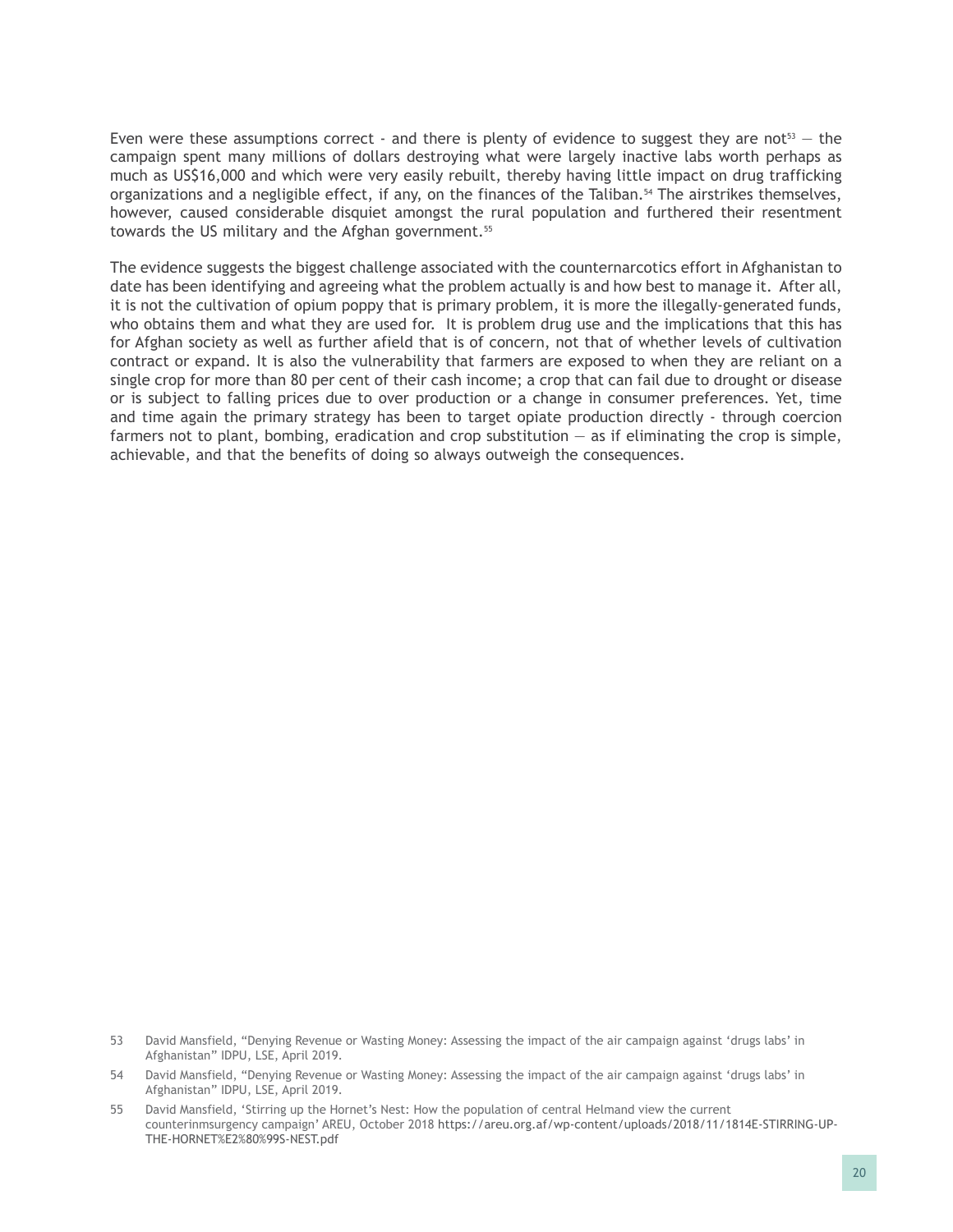#### <span id="page-29-0"></span>**4. THE WAY FORWARD**

Despite the forced optimism it seems that we are still some way from a meaningful political settlement in Afghanistan; there are still many issues to resolve. One of the issues that might not stand in the way of a deal but could well stand in the way of an enduring peace is what is to become of illegal drugs production and the funds generated.

Currently there are references to the implementation of a widespread ban under a future political deal. However, past experience suggests this would be hard to achieve and would destabilise an already fragile situation. In the absence of viable alternatives - and there continues to be an absence in many parts of Afghanistan — a ban would undermine rural support for a future government and lead to dissent and violent resistance. Even if this did not occur immediately, evidence indicates that there is a strong likelihood of rural resistance in areas where farmers have no viable alternative to opium poppy, including the involvement of armed actors, within two years of a ban being implemented.

Regulation is also not an option. Conditions in rural Afghanistan would need to change dramatically for there to be the kind of institutional capacity and security required for effective regulation. Moreover, Afghanistan cannot produce legal opiates at price points that would be competitive on an international stage. With large farms, mechanisation and highly developed infrastructure and logistics, Australia, Spain and France can produce legal opiates at a fraction of the price compared to Afghanistan.

Yet, ignoring illicit drugs is also not a viable strategy. Illicit drugs generate too much money in Afghanistan and the region, much of which finds its way into the hands of violent actors. As such, illegal drugs and other illicit funds, such as mining, fuel and the transit trade, provide a ready source of funds for transnational organised crime and a variety of actors who have little interest in a future Afghan government that has effective control over its territory. In this context, a level of chaos and instability is good for business and it is clear that it is in the provinces of Afghanistan where drugs are produced, transported and smuggled where the deepest fracture lines in any political settlement will become most apparent and where conflict is most likely.

The production, trade and use of illicit drugs will not be eliminated in Afghanistan, the issue is how best to manage the most deleterious effects. In this regard in the event that a political settlement is reached, the priority would be for a future Afghan government to be in the lead:

- For the government to define the harms caused by illicit drugs as a development priority and compel international, bilateral and national development organizations to do the same
- For the government to make these drug related harms a cross cutting issue for all branches of government to explicitly address in their policies and interventions.
- For a core area of work to be counter threat finance and to monitor and restrict funds flowing to illegal armed groups.
- For a future health strategy to integrate the effects of problem drug use
- For those organisations working in rural development to explicitly target the causes of opium poppy cultivation - recognising how these differ by socio- economic group — and to develop programs that support farmers strengthen and diversify their livelihoods, while not contributing to rising levels of opium poppy cultivation.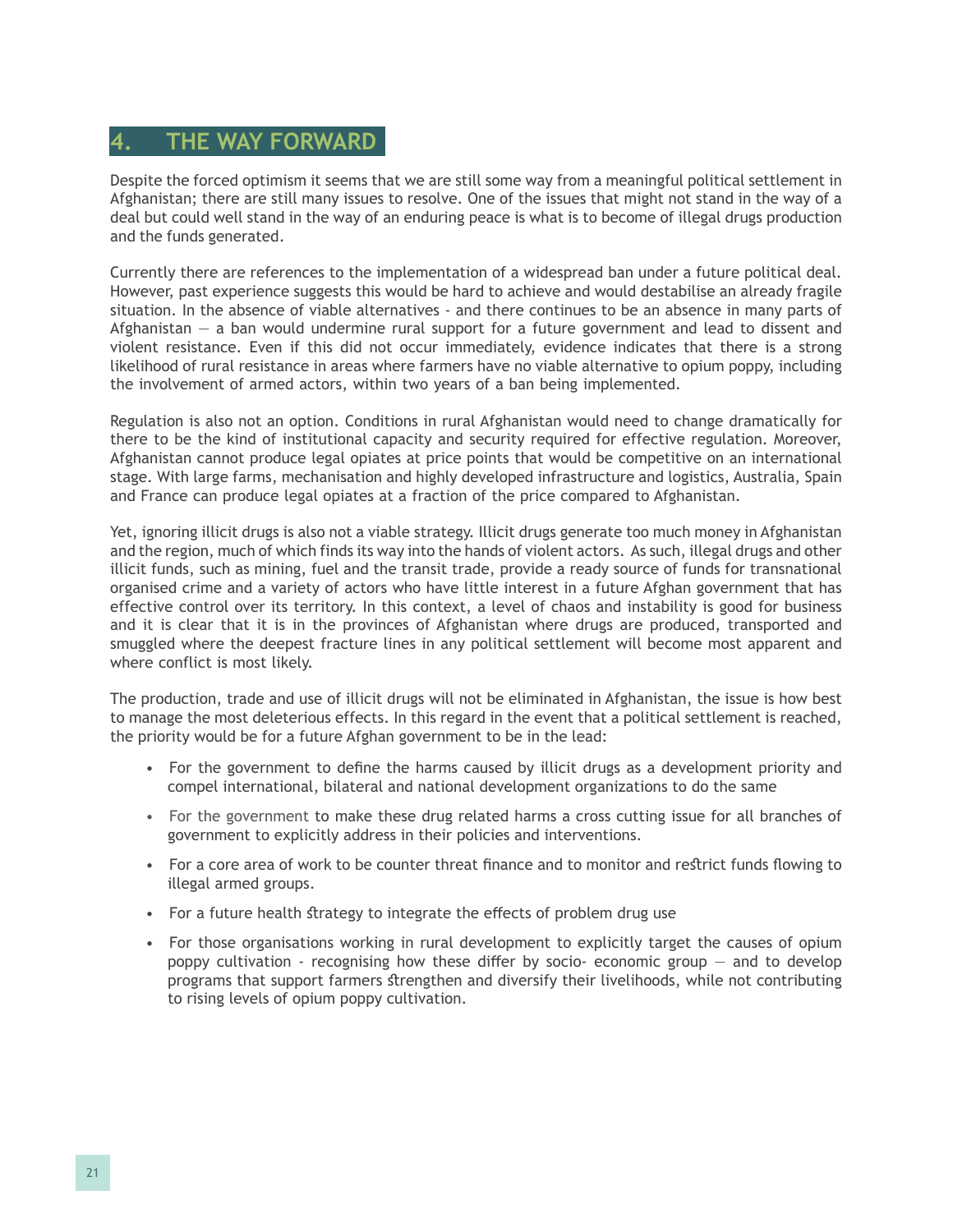#### **REQUEST FOR FEEDBACK**

AREU is very interested to hear from its research users. Whether you are a regular reader ofour publications, have attended an AREU lecture or workshop, use the library, or have only just become familiar with the organisation, your opinions and feedback are valuable. They can help us deliver on our mandate as best we can by informing our approach to research and the way we communicate results. The easiest way to provide feedback is to email areu@areu.org.af.

Alternatively, you can call +93 (0)799 608 548. You are free to tell us what you like, but some potentially useful information is:

- How you engage with AREU (i.e., through publications, meetings, etc.)
- What you use AREU research for
- How you receive AREU publications
- Whether you use hard or soft copy versions
- How publications could better present information to you
- Your thoughts on our research processes or results
- Suggested areas of research
- Your favourite AREU publications or events
- What you believe we could do better
- Your field of interest, employment or study, as well as location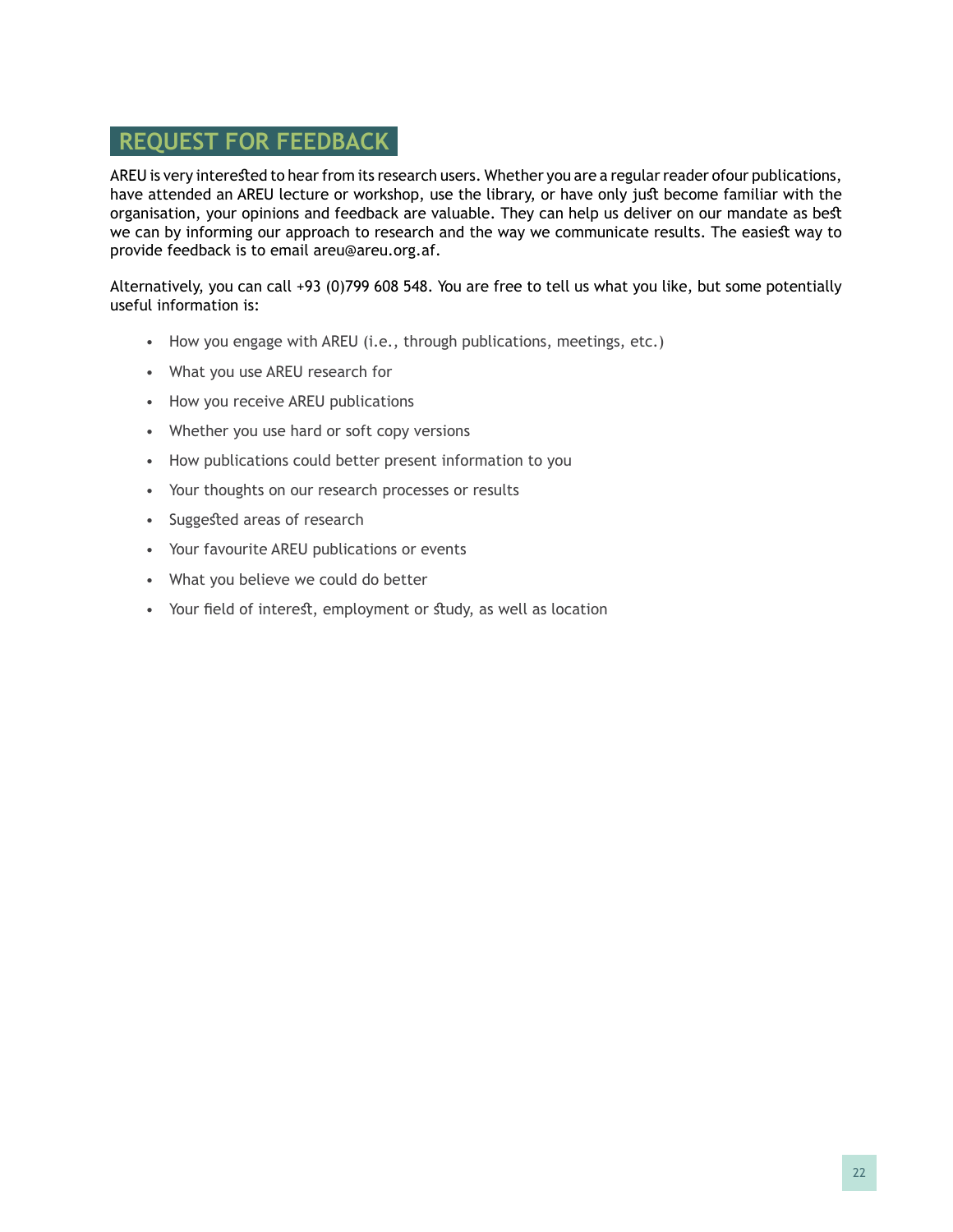## **RECENT PUBLICATIONS FROM AREU**

All publications are available for download at www.areu.org.af, and most in hardcopy for free from the AREU office in Kabul.

| Date                    | <b>Publication Name</b>                                                                                                                 | Author                                           | Available<br>in Dari | Available<br>in Pashto | <b>Research Theme</b>                            | Publication<br><b>Type</b> |
|-------------------------|-----------------------------------------------------------------------------------------------------------------------------------------|--------------------------------------------------|----------------------|------------------------|--------------------------------------------------|----------------------------|
| May 2019                | The Afghan<br>Parliament:<br>Constitutional<br>Mandate versus the<br>Practice in the post<br>2001 Context                               | Dr. Shamshad<br>Pasarlay,<br>Zalmai Malyar       | $\sqrt{ }$           | Г                      | Constitution                                     | <b>Issues Paper</b>        |
| May 2019                | On Borrowed Time:<br>The limits of Informal<br>Credit for Livelihood<br>Security in Herat,<br>Afghanistan                               | Tom Shaw,<br>Ihsanullah<br>Ghafoori              |                      |                        | Social Protection                                | <b>Working Paper</b>       |
| January<br>2019         | The Role of the<br>Afghan State in<br>Managing Nomadism<br>and Nomad-Settler<br>Conflict                                                | Antonio<br>Giustozzi                             | $\sqrt{ }$           | Г                      | Natural<br><b>Resources</b><br>Management        | <b>Issues Paper</b>        |
| January<br>2019         | The Afghan<br>Parliament:<br>Constitutional<br>Mandate versus the<br>Practice in the post<br>2001 Context                               | Dr. Shamshad<br>Pasarlay,<br>Zalmai Malyar       | $\sqrt{ }$           | $\sqrt{ }$             | Constitution                                     | <b>Policy Note</b>         |
| <b>December</b><br>2018 | Study of Afghanistan's<br>Organization and<br><b>Structure of Public</b><br>Administration under<br>the 2004 Constitution               | <b>Mirwais</b><br>Ayobi, Dr.<br>Haroun<br>Rahimi | $\sqrt$              | $\sqrt{ }$             | Constitution                                     | <b>Issues Paper</b>        |
| December<br>2018        | Study of Afghanistan's<br>Organization and<br><b>Structure of Public</b><br>Administration under<br>the 2004 Constitution               | <b>Mirwais</b><br>Ayobi, Dr.<br>Haroun<br>Rahimi | Г                    | Г                      | Constitution                                     | Policy Note                |
| <b>November</b><br>2018 | High and Dry: Poppy<br>Cultivation and the<br>Future of those that<br>reside in the former<br>desert areas of South<br>West Afghanistan | l David<br>Mansfield                             |                      |                        | <b>Natural</b><br><b>Resources</b><br>Management | <b>Issues Paper</b>        |
| November<br>2018        | Stirring up the<br>Hornet's Nest: How<br>the Population of<br><b>Rural Helmand</b><br>View the Current<br>Counterinsurgency<br>Campaign | David<br>Mansfield                               | ſ                    | Г                      | <b>Natural</b><br><b>Resources</b><br>Management | <b>Issue Paper</b>         |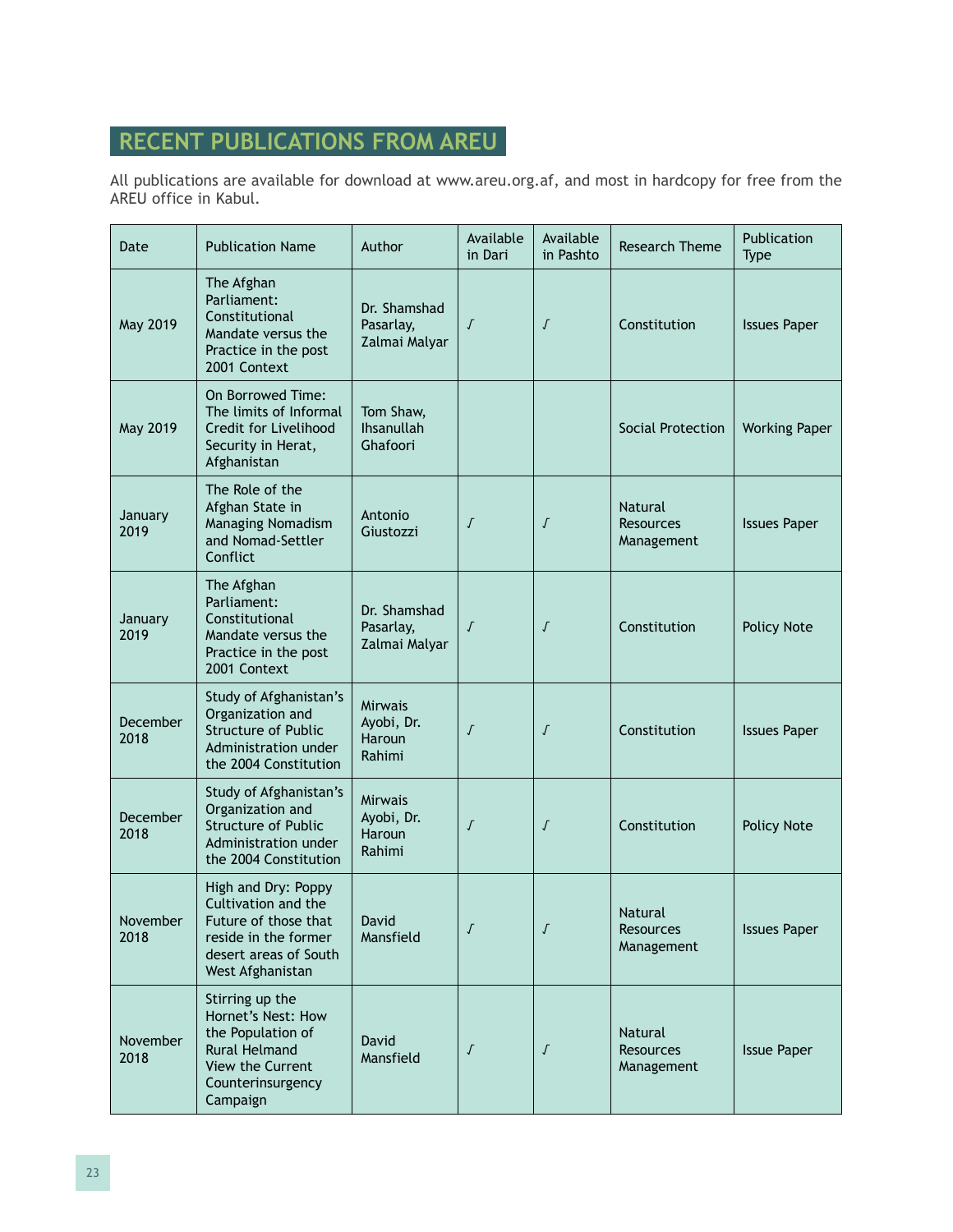| September<br>2018 | Policy Research<br>Institutions and<br><b>Health Sustainable</b><br>Development Goals:<br><b>Building Momentum</b><br>in South Asia | Said Ahmad<br>Maisam<br>Najafizada                  |            |            | Social Protection                                | Country<br>Report     |
|-------------------|-------------------------------------------------------------------------------------------------------------------------------------|-----------------------------------------------------|------------|------------|--------------------------------------------------|-----------------------|
| September<br>2018 | Gender-Based<br>Violence Among IDP<br>Children in Kabul:<br>Measures to Take                                                        | Leah Wilfreda<br>RE Pilongo,<br>Chona R.<br>Echavez |            |            | Social Protection                                | Policy Note           |
| August<br>2018    | Politics over<br>evidence: questioning<br>the link between<br>service deliver and<br>state legitimacy in<br>Afghanistan.            | Ashley<br>Jackson and<br>Dr. Orzala<br><b>Nemat</b> | $\sqrt{ }$ | $\sqrt{ }$ | Social Protection                                | <b>Briefing Paper</b> |
| <b>July 2018</b>  | Radical and Active:<br>Radicalisation among<br>University Students in<br>Kabul and Herat                                            | Dr. Weeda<br>Mehran                                 |            |            | Social Protection                                | Policy Note           |
| May 2018          | <b>Still Water Runs</b><br>Deep: Illicit<br>Poppy and the<br>Transformation of the<br>Deserts of Southwest<br>Afghanistan           | Dr. David<br>Mansfield                              | $\sqrt{ }$ | $\sqrt{ }$ | <b>Natural</b><br><b>Resources</b><br>Management | <b>Issue Paper</b>    |
| May 2018          | <b>Assessing EUPOL</b><br>Impact on Afghan<br>Police Reform (2007-<br>2016)                                                         | Qayoom<br>Suroush                                   |            |            | Social Protection                                | <b>Working Paper</b>  |
| April 2018        | No more standard<br>programming:<br>economic<br>development in<br>fragile settings                                                  |                                                     |            |            | Social Protection                                | <b>Briefing Paper</b> |
| March<br>2018     | A Mapping Study:<br>Institutional<br>Mechanisms to tackle<br>Trafficking in Persons<br>in Afghanistan                               | Superva<br>Narasimhaiah                             |            |            | Social Protection                                | <b>Issue Paper</b>    |
| March<br>2018     | A Mapping Study:<br>Institutional<br>Mechanisms to Tackle<br>Trafficking in Persons<br>in Afghanistan                               | Wali<br>Mohammad<br>Kandiwal                        | $\sqrt{ }$ | $\sqrt{}$  | Social Protection                                | <b>Policy Note</b>    |
| January<br>2018   | Urban Safety: A<br>Review of the<br>Afghanistan Urban<br>Peacebuilding<br>Program                                                   | Yama Turabi                                         | $\sqrt{ }$ | $\sqrt{}$  | Social Protection                                | <b>Policy Note</b>    |
| January<br>2018   | Typologies of nomad-<br>settler conflict in<br>Afghanistan                                                                          | Antonio<br>Giustozzi                                | $\sqrt{}$  | $\sqrt{}$  | Natural<br>Resource<br>Management                | <b>Issue Paper</b>    |